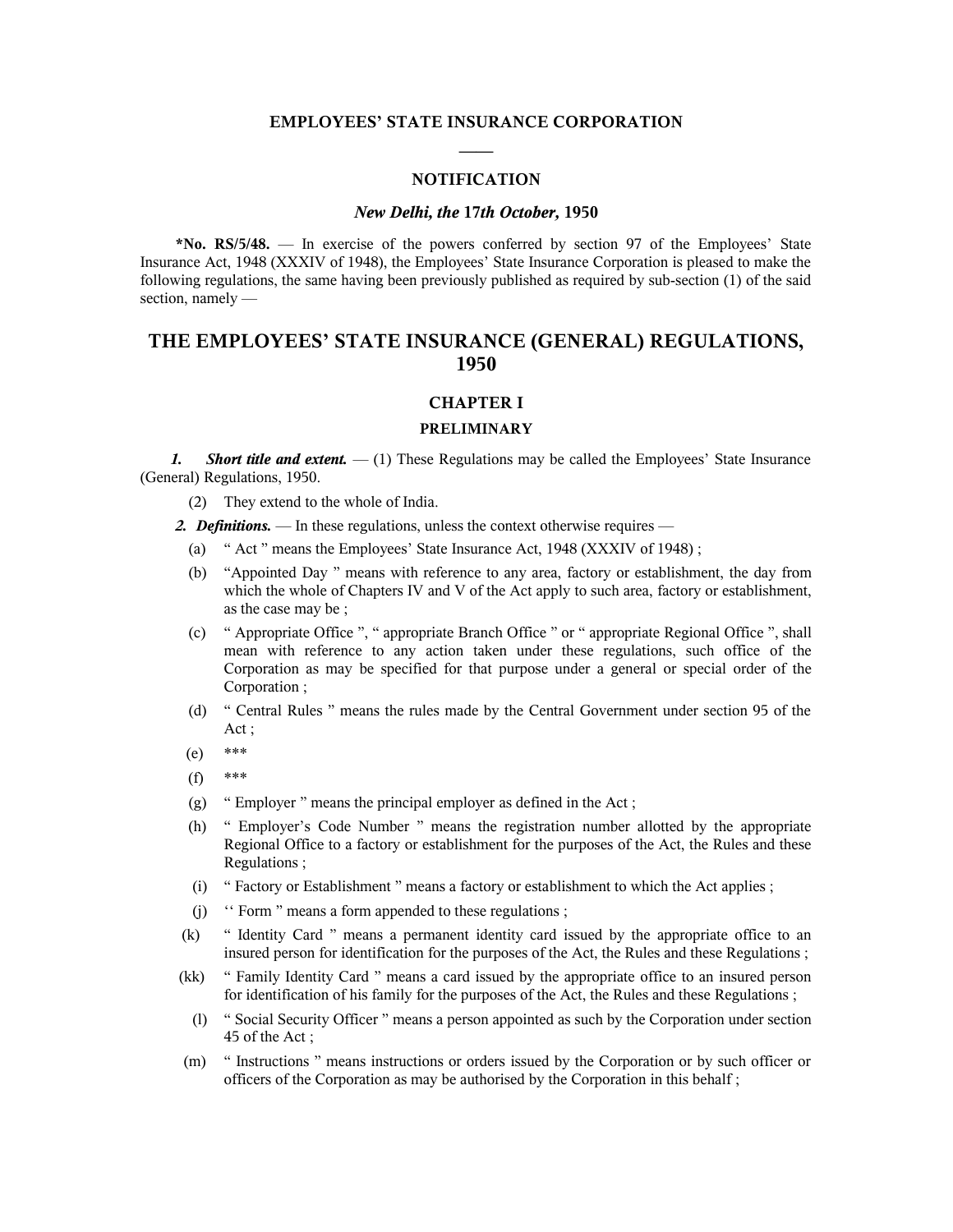- (n) " Insurance Medical Officer " means a medical practitioner appointed as such to provide medical benefit and to perform such other functions as may be assigned to him and shall be deemed to be a duly appointed medical practitioner for the purposes of Chapter V of the Act ;
- (o) " Insurance Number " means a number allotted by the appropriate Office to an employee for the purposes of the Act, the Rules and these Regulations ;
- (p) " Branch Office " and " Regional Office " shall mean, according to the context, such subordinate office of the Corporation, set up at such place and with such jurisdiction and functions as the Corporation may, from time to time, determine;
- (q) " Branch Manager " means a person appointed by the Corporation as such or the officer-incharge of a Branch Office ;
- (r) " State Rules " means the rules made by a State Government under section 96 of the Act ;
- (s) " Regional Director " means a person appointed by the Corporation as such for a specified region ;
- (t) " Registered Midwife " means a person who is registered as a midwife under any law in force in any State providing for registration of nurses and midwives ;
- (u) " Rules " means rules made by the Central or a State Government under the Act ;
- (v) " Specified " means specified by instructions issued from time to time by the Corporation or any authorised officer;
- (w) " Year " means a calendar year except when specifically stated otherwise ;
- (x) All other words and expressions have the meanings respectively assigned to them in the Act or the rules, as the case may be.

3. The manner in which the Corporation may exercise its powers.  $- (1)$  Where a regulation empowers the Corporation to specify, prescribe, provide, decide or determine anything or to do any other act, such power may be exercised by a resolution of the Corporation or subject to the provisions of section 18 of the Act by a resolution of the Standing Committee :

Provided that the Corporation or the Standing Committee may delegate any of the powers under these regulations to a sub-committee or to such officers of the Corporation as it may specify in that behalf :

Provided further that no power shall be delegated under this regulation which under the Act is required to be exercised by the Corporation only.

(2) Any appointment to be made by the Corporation under these regulations, shall be made by the Director General or by such other officers as may be authorised in this behalf by the Standing Committee.

*3-A. Exercise of powers by an office.* — Where a power is to be exercised by the appropriate office or appropriate Branch Office or appropriate Regional Office it shall be exercised by the officer for the time being incharge thereof or by such other officer as may be authorised for the purpose under general or special orders of the Director General.

 *4. Contribution and Benefit periods.* — (1) Contribution periods and the corresponding benefit periods shall be as under : —

| Contribution period                                     | Corresponding benefit period                  |
|---------------------------------------------------------|-----------------------------------------------|
| 1st April to 30th September<br>following, to 30th June. | 1st January of the year                       |
| 1st October to 31st March of                            | 1st July to 31st December. the year following |

Provided that in the case of a person who becomes an employee within the meaning of the Act for the first time, the first contribution period shall commence from the date of such employment in the contribution period current on that day and the corresponding benefit period for him shall commence on the expiry of the period of 9 months from the date of such employment.

 *5. Allotment of Contribution and Benefit Periods.* **—** *\* \* \*.*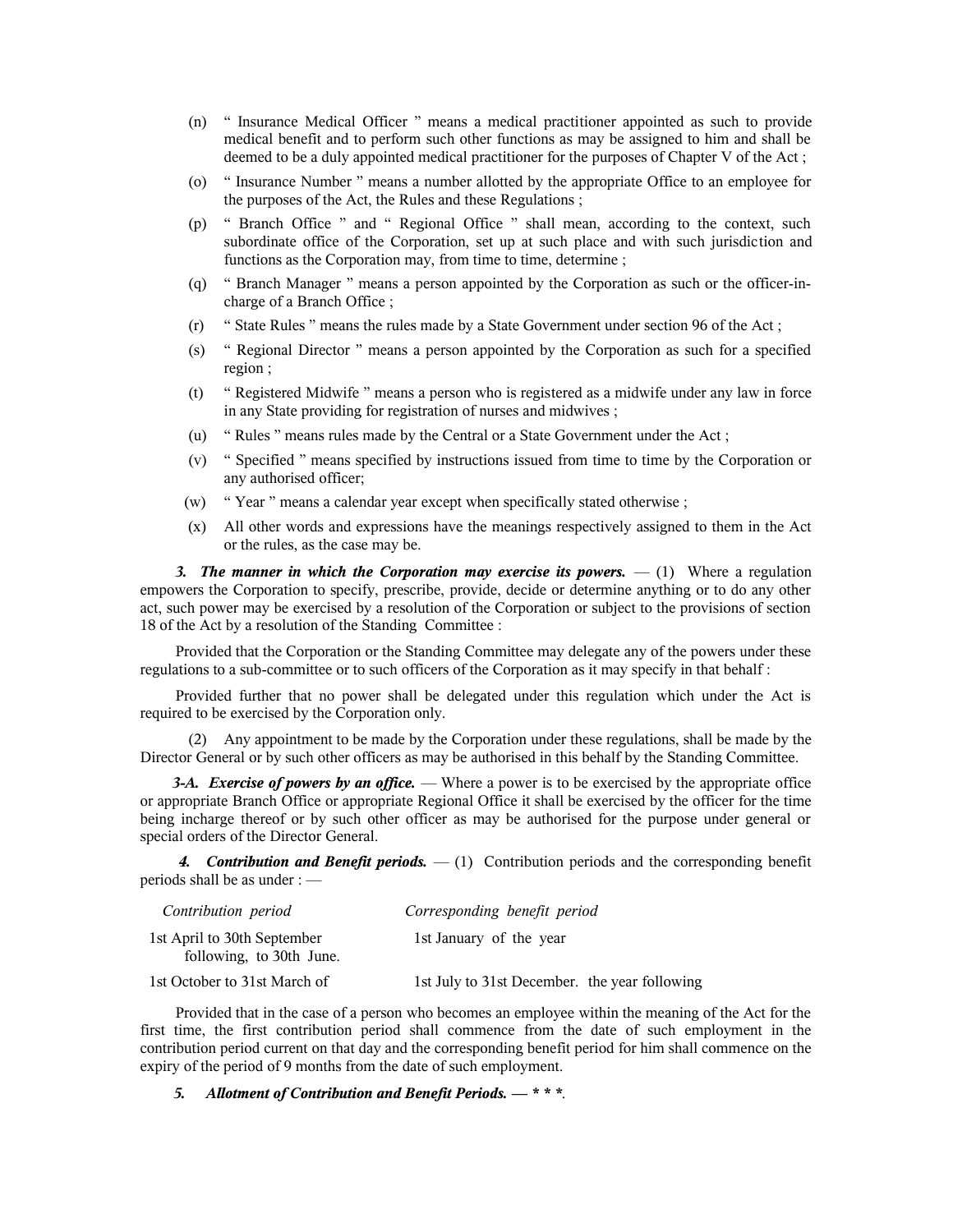*6. Meetings of the Corporation, the Standing Committee and the Medical Benefit Council.* — The meetings of the Corporation, the Standing Committee and the Medical Benefit Council shall be held in accordance with the Central Rules at such time and place as may be fixed by the Chairman concerned.

*7. Decision by majority.* — Every matter coming up for decision before a meeting of the Corporation, the Standing Committee or the Medical Benefit Council shall be decided by a majority of persons present and voting at the meeting and in case of equality of votes the Chairman of the meeting shall have an additional casting vote.

*Mode of exercising vote.* — The votes shall be taken by show of hands and the names of persons voting in favour and against any proposition shall be recorded only if any member present requests the Chairman to do so.

*9. Matters to be brought before the Corporation.* — In addition to the matters which are, under any specific provision of the Act or the Central Rules, required to be placed before the Corporation, the following matters shall be referred to the Corporation for its decision :

- (a) regulations under section 97 and amendments thereto before final publication ;
- (b) any measures proposed under section 19 of the Act ;
- (c) any proposal to extend medical benefit to families under sub-section (2) of section 46 ;
- (d) any dispute proposed to be referred to arbitration under sub-section (4) of section 58 ;
- (e) any proposal to set up hospitals under section 59 ;
- (f) any proposal to grant exemption under section 91 ;
- (g) any proposal to enhance benefits under section 99 ;
- (h) any other matter which the Corporation or its Chairman may direct the Standing Committee or the Director-General to place before the Corporation.

*10. Regional Boards.* — (1) A Regional Board may be set up for each State or Union Territory by the Chairman of the Corporation and shall consist of the following members, namely : —

- (a) a Chairman to be nominated by the Chairman of the Corporation in consultation with the State Government or the Administration of the Union Territory ;
- (b) a Vice-Chairman to be nominated by the Chairman of the Corporation in consultation with the State Government or the Administration of the Union Territory ;
- (c) one representative of the State or the Union Territory to be nominated by the State Government or the Administration of the Union Territory ;
- (d) (i) the Administrative Medical Officer or any other Officer directly in charge of the Employees' State Insurance Scheme in the State or the Union Territory — *ex-officio* ;
	- (ii) the Regional Deputy Medical Commissioner of the Corporation *ex-officio* ;
	- (e) one representative each of the employers and employees from the State or the Union Territory to be nominated by the Chairman of the Corporation in consultation with such organisations of the employers and the employees as may be recommended for the purpose by the State Government or the Union Territory ;
	- (f) members of the Corporation other than the Chairman and the Vice-Chairman and officials, if any, amongst those nominated by the Central Government under clause (c) of section 4 of the Act, residing in the State or the Union Territory — *ex-officio* ;
	- (g) members of the Medical Benefit Council nominated by the Central Government under clauses (e), (f) and (g) of section 10 of the Act, residing in the State or the Union Territory — *ex-officio* :

 Provided that where the Chairman of the Corporation so considers it to be expedient, he may nominate such additional representatives of employers and employees, not exceeding three from each side with a view to providing for the adequate representation of important organisations not included in the nominations of the State Government or the Union Territory, and to maintaining the parity between the number of representatives of such employers and employees :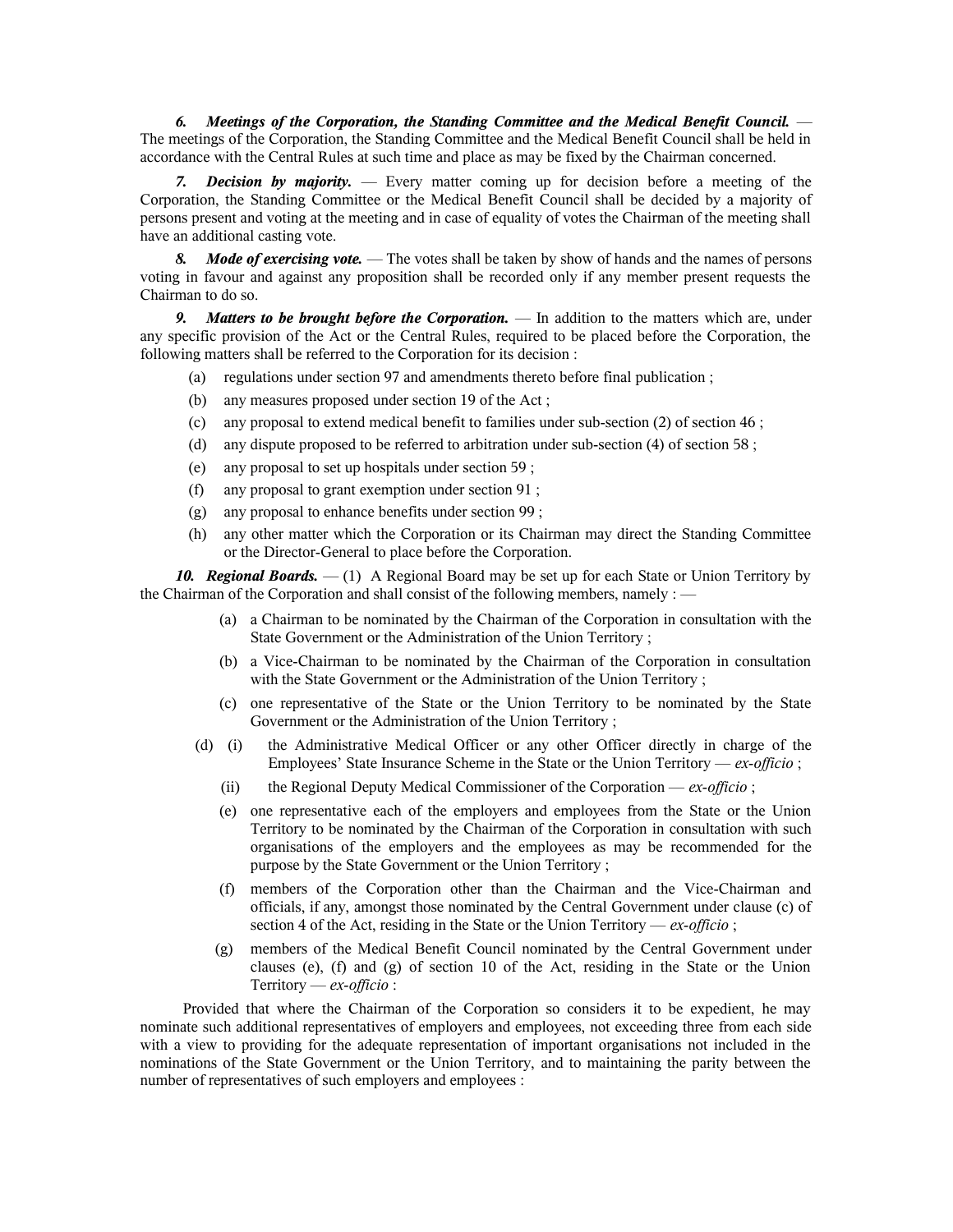Provided further that the Chairman of the Corporation shall nominate such additional representatives of employers and employees not exceeding three from each side where the number of representatives of employers and employees including the *ex-officio* members, is less than three each.

(2) A Regional Board may, if it considers it desirable, co-opt the Officer In-charge of a subregional office set up within its boundaries, and/or a member of the medical profession in the Region and the person(s) so co-opted shall continue to be member(s) during the pleasure of the Regional Board.

(3) The Regional Director or Officer in charge of the Regional Office shall be the Member Secretary of the Board.

(4) (i) Save as expressly provided in this regulation, the term of office of the members of the Regional Board referred to in clause (e) of and the proviso to sub-regulation (1) shall be three years commencing from the date on which their nomination is notified, provided that the members of the Regional Board, shall, notwithstanding the expiry of the said period, continue to hold office until the nomination of their successors is notified.

 (ii) Save as expressly provided in this regulation, the members of the Regional Board referred to in <sup>6</sup>[clause (c)] of sub-regulation (1) shall hold office during the pleasure of the State Government nominating them.

(iii) A member of the Regional Board referred to in clause (f) of sub-regulation (1) shall cease to hold office when he ceases to be a member of the Corporation or ceases to reside in that area.

(iv) Any member referred in clause (1) of this sub-regulation nominated to fill a casual vacancy shall hold office for the remainder of the term of office of the member in whose place he is nominated.

(v) An outgoing member shall be eligible for re-nomination.

(5) A member of the Regional Board referred to in clause (a) of and the proviso to sub-regulation (1) above, may resign his office by notice in writing to the Chairman of the Corporation, through the Chairman, Regional Board, and his seat shall fall vacant on the acceptance of the resignation.

(6) (i) A member of the Regional Board referred to in clause (e) of and the proviso to subregulation (1) shall cease to be a member of the Board if he fails to attend three consecutive meetings thereof provided that his membership may be restored by the Chairman of the Corporation on his being satisfied as to the unavoidable, nature or the circumstances which led to his non-attendance.

(ii) When any person nominated to represent an employers' or employees' organisation on the Regional Board has ceased to represent such organisation, the Chairman of the Corporation may, by notification in the *Gazette of India*, declare that such person shall cease to be a member thereof with effect from such date as may be specified therein.

(7) The members of the Regional Board shall receive such fees and allowances as may be prescribed by the Central Government for members of the Corporation.

(8) A member shall be disqualified for being nominated or for being a member of the Regional Board —

- (i) if he is declared to be of unsound mind by a competent Court ; or
- (ii) if he is an undischarged insolvent ; or
- (iii) if before or after the commencement of the Regulations he has been convicted of an offence involving moral turpitude.

(9) A Regional Board shall meet at least once a quarter. The Secretary shall, with the approval of the Chairman, fix the date, time and place of, and also draw up the Agenda for every meeting. Notice of not less than ten days from the date of posting shall ordinarily be given to every member for each meeting, provided that if it is necessary to convene an emergency meeting, a reasonable notice thereof shall be given to every member. No matter other than that included in the Agenda shall be considered except with the permission of the Chairman.

(10) No business shall be transacted at any meeting unless there is a quorum of not less than onethird of the number of the members of the Board : provided that if at any meeting, sufficient number of members are not present to form a quorum, the Chairman may adjourn the meeting to a date not later than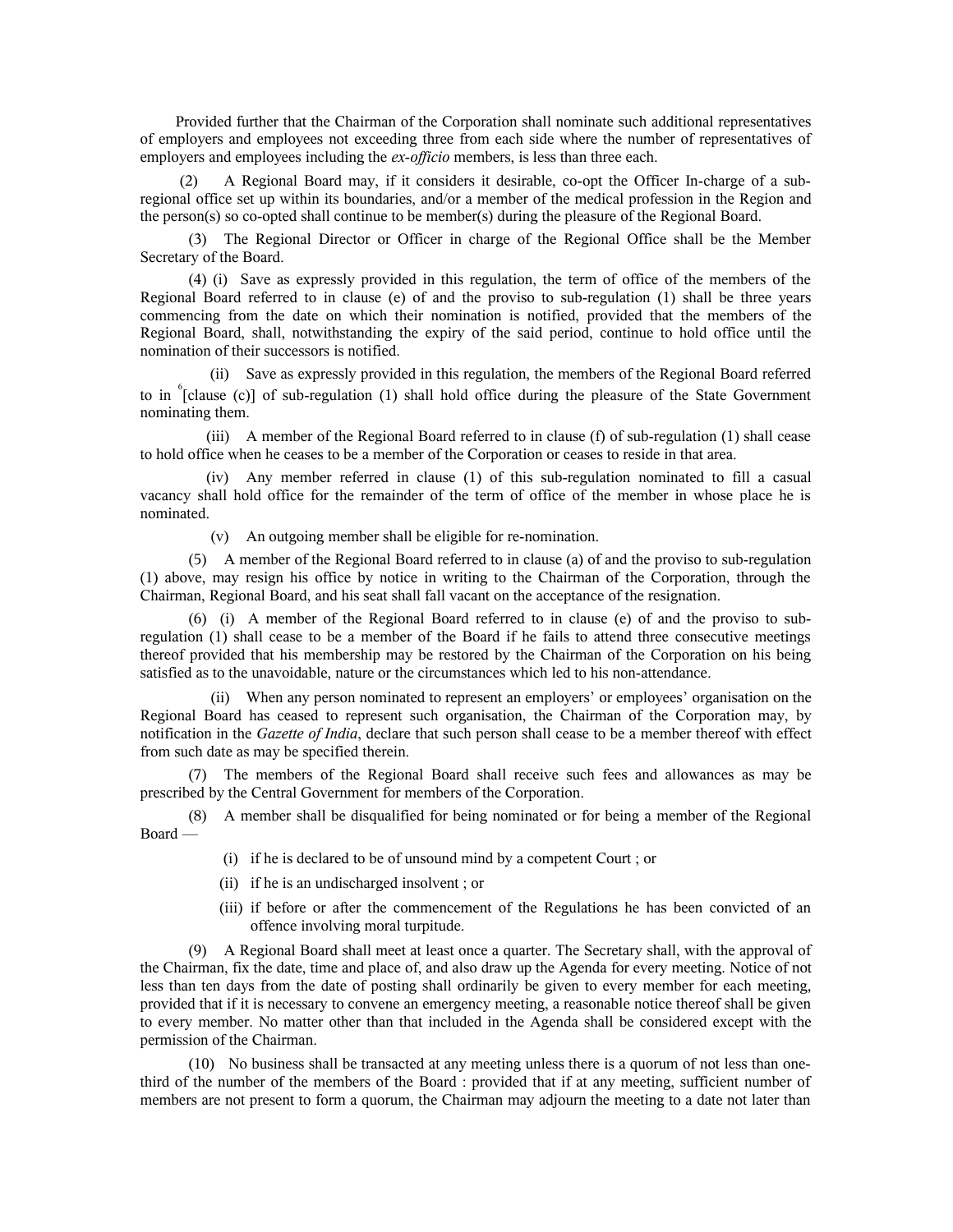seven days from the date of original meeting and it shall thereupon be lawful to dispose of the business at such adjourned meeting irrespective of the number of members present.

(11) All matters shall be decided by a majority of persons present and voting and in case of equality of votes, the Chairman shall have a casting vote or a second vote.

(12) The Chairman or in his absence the Vice-Chairman of the Regional Board shall preside at the meetings. In the event of the absence of both the Chairman and the Vice-Chairman, the members present may elect one from amongst themselves to preside.

(13) (i) The minutes of each meeting showing *inter alia* the names of the members present thereat shall be forwarded to all members of the Regional Board as soon after the meeting as possible and in any case not later than fifteen days from the date of the meeting.

(ii) The records of the minutes of each meeting shall be signed by the Chairman after confirmation with such modifications as may be considered necessary at the meeting at which the minutes are confirmed.

 (14) A Regional Board shall perform the following functions in respect of the Region for which it is set up :

- (a) Such administrative and/or executive functions as may, from time to time be entrusted or delegated to it by a resolution, by the Corporation or the Standing Committee.
- (b) To make recommendations from time to time in regard to changes which may in its opinion be advisable in the Act, Rules and Regulations and forms and procedure to be followed in the running of the Scheme.
- (c) To decide within the broad framework of the general decisions and programme of priorities of the Corporation, the following matters, provided that where the specific approval of the Corporation or the appropriate Government is required, such approval shall be taken : —
	- (i) Extension of the Scheme to other categories of establishments in accordance with the order of priorities laid down by the Corporation ;
	- (ii) Extension of Scheme to new areas and extension of Medical care to families ;
- (iii) Adoption of special measures to meet peculiar conditions in the area ;
- (iv) Improvement in benefits ;
- (v) Provision of indoor medical treatment ;
- (vi) Measures and arrangements for the rehabilitation of insured persons in the area, who are permanently disabled ;
- (vii) Securing compliance by employers with the various provisions of the Employees' State Insurance Act, the Regulations and other Rules and instructions ;
- (d) To review from time to time the working of the Scheme in the State both on the medical side as well as cash benefit side and to advise the Corporation and the State Government on measures to improve the working of the Scheme both in regard to payment of cash benefits and administration of medical benefit and in particular to promote preventive health measures, safety and personal hygiene and to review and check lax certification and other abuses of the Scheme.
- (e) To look into general grievances, complaints and difficulties of insured persons, employers, *etc*., as it may consider necessary.
- (f) To advise the Corporation on such matters as may be referred to it for advice by the Standing Committee or the Director-General.

The Regional Board may set up suitable sub-committees for carrying out any of its functions and may seek the assistance or advice of Local Committees where necessary.

(15) (i) If in the opinion of the Corporation, the Regional Board persistently makes default in performing the duties imposed on it by or under this regulation or abuses its powers, the Corporation may by notification in the *Gazette of India* supersede the Regional Board.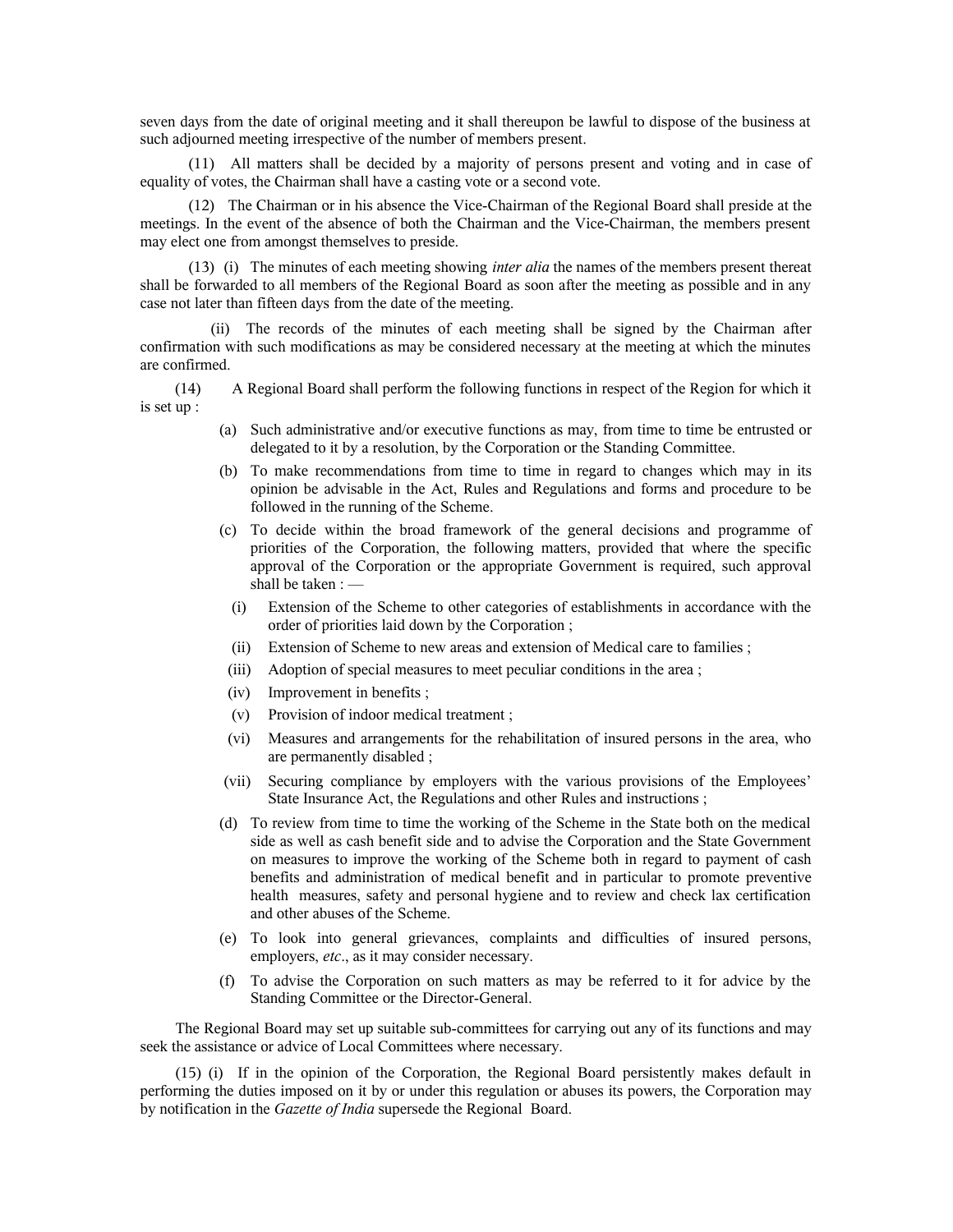(ii) Upon the publication of a notification under clause (i) above superseding the Regional Board all the members of the Regional Board shall from the date of such publication be deemed to have vacated their offices.

- (iii) When the Regional Board has been superseded the Corporation may
	- (a) immediately constitute a new Regional Board in accordance with this regulation ; or
	- (b) appoint such agency for such period as it may think fit to exercise the powers and perform the functions of the Regional Board and such agency shall be competent to exercise all powers and perform all the functions of the Regional Board.

*10-A. Local Committee.* — (1) A local committee may be set up for such area as may be considered appropriate by the Regional Board and shall consist of the following members, namely : —

- (a) a Chairman to be nominated by the Chairman, Regional Board ;
- (b) an official of the State to be nominated by the State Government ;
- (c) the Administrative Medical Officer in charge of the Scheme in the area concerned, *exofficio*, or any other medical officer nominated by him ;
- (d) such number, not being less than two or more than four, of representatives of employers in the area as may be considered appropriate by the Chairman, Regional Board, to be nominated by him, in consultation with such employers' organisations as may be recommended for the purpose by the State Government ;
- (e) an equal number of representatives of employees in the area to be nominated by the Chairman, Regional Board, in consultation with such organisations of employees as may be recommended for the purpose by the State Government ;
- (f) an official of the Corporation to be nominated by the Director-General who shall also act as Secretary to the Committee :

Provided that where the Chairman, Regional Board, so considers it to be expedient, he may nominate such additional representatives of employers and employees, not exceeding two from each side, with a view to providing for the adequate representation of important organisations not included in the nominations of the State Government and to maintaining the parity between the number of representatives of such employers and employees :

Provided further that in any area in which medical care is provided through a panel system, a local committee may co-opt a member representing the local Insurance Medical Practitioners.

(2) (i) The term of office of the members of a local committee nominated under clauses (d) and (e) of sub-regulation (1) shall be three years, commencing from the date on which their nomination is notified, provided that such members, shall, notwithstanding the expiry of the said period, continue to hold office until the nomination of their successor is notified.

(ii) The members of a local committee nominated under clauses (b), (c) and (f) of subregulation (1) shall hold office during the pleasure of the authority nominating them.

(3) A member of a local committee may resign his office by notice in writing, to the Chairman, Regional Board and his seat shall fall vacant on the acceptance of the resignation.

(4) (i) A member of a local committee shall cease to be a member of the Committee if he fails to attend three consecutive meetings thereof provided that his membership may be restored by the Chairman, Regional Board, on being satisfied as to the unavoidable nature of the circumstances which led to his nonattendance.

(ii) Where in the opinion of the State Government any person nominated to represent employers or employees on a local committee has ceased to represent such employers or employees, the Chairman, Regional Board, may declare that such person shall cease to be a member thereof with effect from such date as may be specified by him.

(5) The members of the committee shall receive such fees and allowances as may be specified by the Central Government.

(6) A Local Committee shall meet at least thrice each year. The Secretary shall, in consulation with the Chairman, fix the date, time and place of, and also draw up the Agenda for every meeting. Notice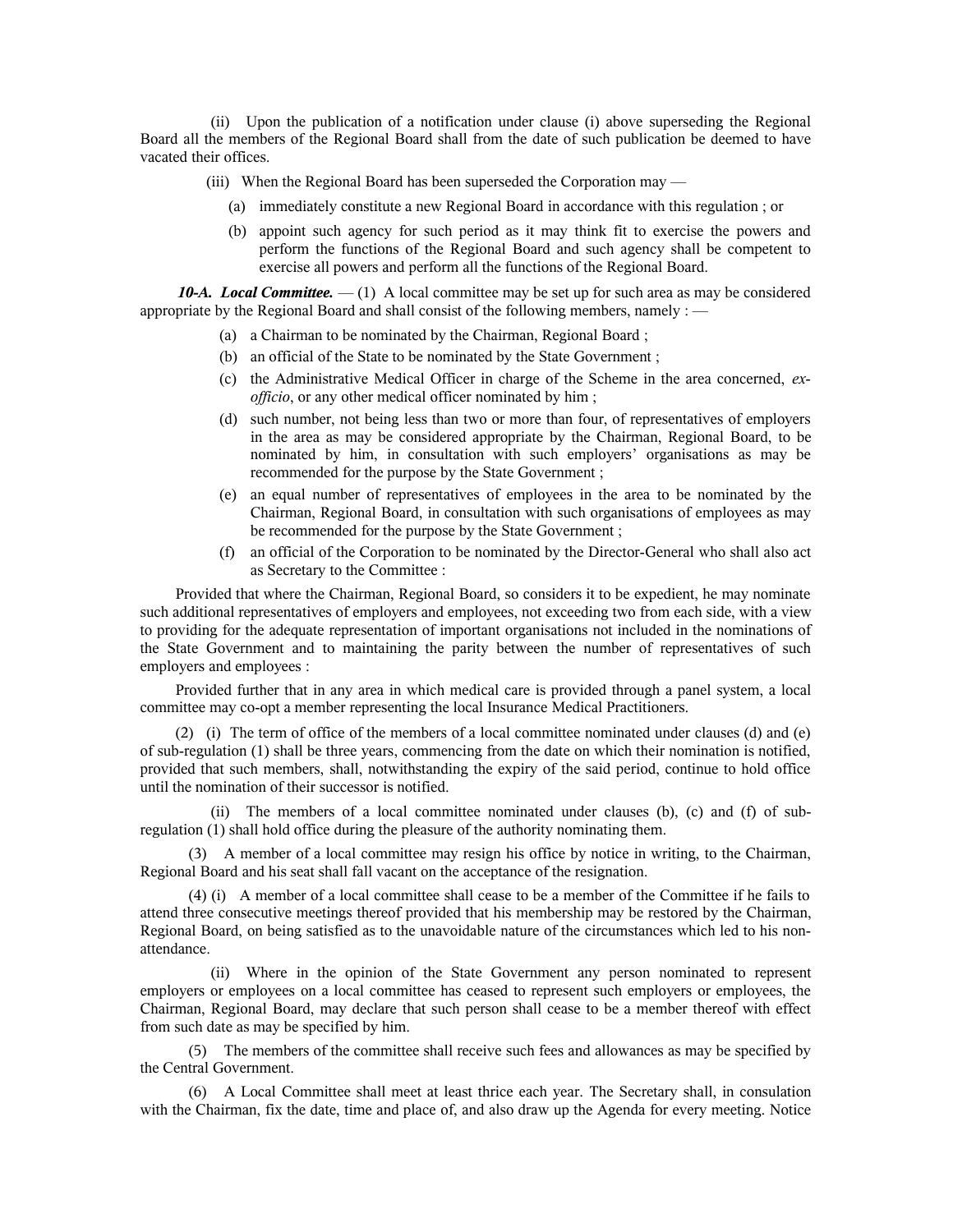of not less than seven days shall ordinarily be given to every member for such meeting. No matter other than that included in the Agenda shall be considered except with the permission of the Chairman.

(7) No business shall be transacted at any meeting of a committee unless there is a *quorum* of not less than one-third of the number of the members of the Committee.

(8) All matters at the meeting of a local committee shall be decided by a majority of persons present at the meeting and voting, and in case of equality of votes, the Chairman shall have a casting vote or a second vote.

(9) A local committee shall perform the following functions in respect of the area for which it is set up, namely  $:=$ 

- (a) to discuss local problems in regard to the Employees' State Insurance Scheme so as to secure its efficient working with the full co-operation of all parties concerned and to make recommendations ;
- (b) to refer such complaints as it may consider necessary to the Regional Director concerned ; or in the case of complaints concerning medical benefit, to the State Government or such authority as that Government may nominate for the purpose ; and
- (c) to advise the Corporation or the Regional Board concerned on such matters as may be referred to it for advice.

#### **CHAPTER II**

### **COLLECTION OF CONTRIBUTIONS, ETC.**

#### *10-B. Registration of Factories or Establishments.* —

- (a) The employer in respect of a factory or an establishment to which the Act applies for the first time and to which an Employer's Code Number is not yet allotted, and the employer in respect of a factory or an establishment to which the Act previously applied but has ceased to apply for the time being, shall furnish to the appropriate Regional Office not later than 15 days after the Act becomes applicable, as the case may be, to the factory or establishment, a declaration of registration in writing in Form-01 and Form-01-A (*Sic.*) (hereinafter referred to as Employer's Registration Form).
- (b) The employer shall be responsible for the correctness of all the particulars and information required for and furnished on the Employer's Registration Form.
- (c) The appropriate Regional Office may direct the employer who fails to comply with the requirements of paragraph (a) of this regulation within the time stated therein to furnish to that office Employer's Registration Form duly completed within such further time as may be specified and such employer shall, thereupon, comply with the instructions issued by that office in this behalf.
- (cc) The employer in respect of a factory or establishment to which a code number has been issued by the Corporation based on information collected or decision taken regarding applicability of the Act to such factory or establishment, shall, within fifteen days of receipt of information of allotment of code number, furnish a declaration in Form-01.
- (d) Upon receipt of the completed Employer's Registration Form, the appropriate Regional Office shall, if satisfied that the factory or the establishment is one to which the Act applies, allot to it an Employer's Code Number (unless the factory or the establishment has already been allotted an Employer's Code Number) and shall inform, the employer of that number.
- (e) The employer shall enter the Employer's Code Number on all documents prepared or completed by him in connection with the Act, the rules and these regulations and in all correspondence with the appropriate office.

 *10-C. Intimation regarding change in particulars submitted at the time of registration of factory/establishment.* — The employer in respect of a factory/establishment to which this Act applies and to whom, a code number has already been allotted, shall intimate to the appropriate Regional Office, Sub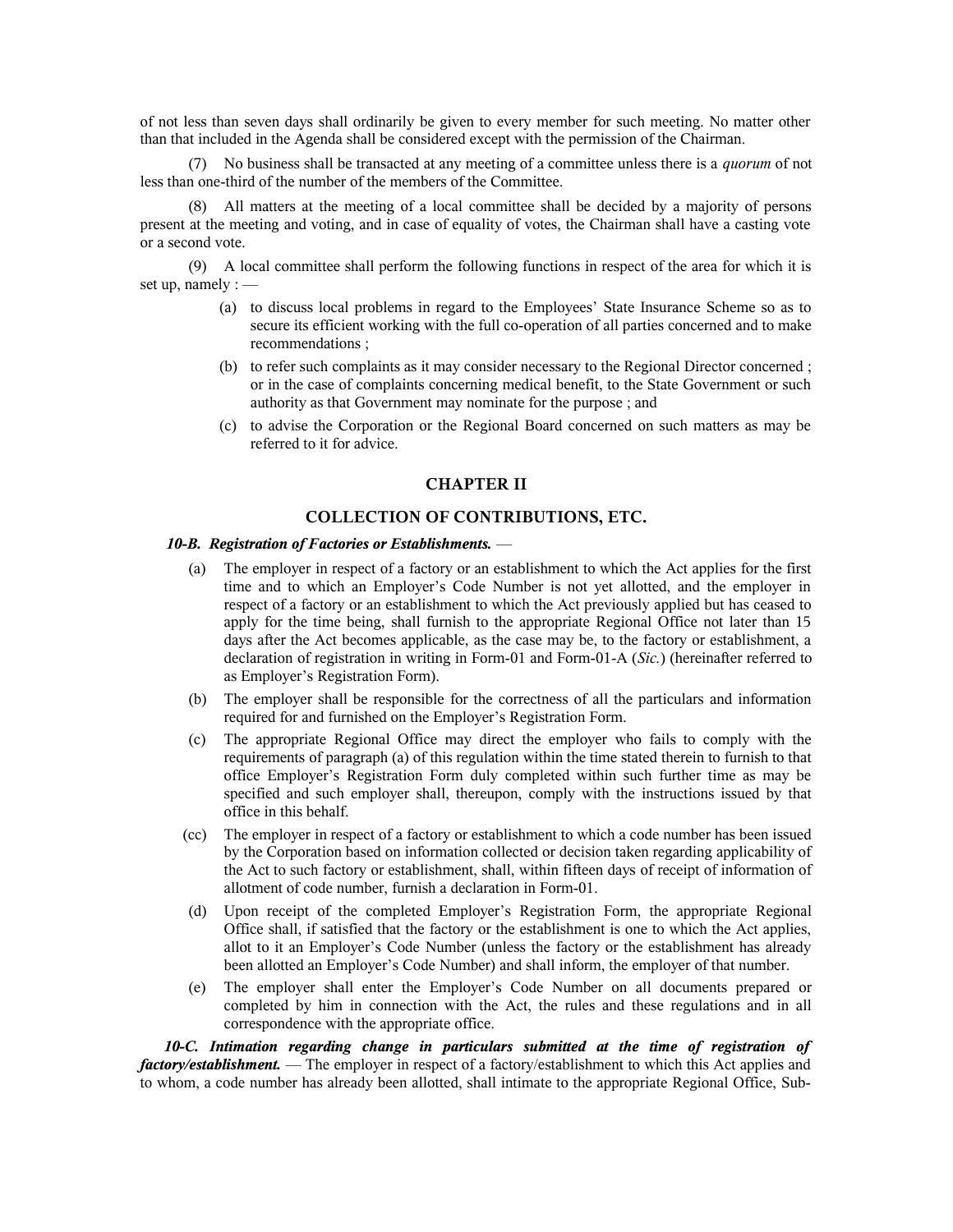Regional Office, Divisional Office or Branch Office, any change in the particulars furnished in Form 01 at the time of registration of the factory/establishment within two weeks of such change.

**11. Declaration by persons in employment on appointed day.** — The employer in respect of a factory or an establishment shall require every employee in such factory or establishment to furnish and such employee shall on demand furnish to him either before or on the appointed day correct particulars along with his/her photograph and that of his/her family] required for the purpose of Form-1 (hereinafter referred to as the Declaration Form). Such employer shall enter the particulars in the Declaration Form including the Temporary Identification Certificate, and obtain the signature or the thumb impression of such employee and also complete the form as indicated thereon.

12. **Declaration by persons engaged after the appointed day.**  $\qquad$  (1) The employer in respect of a factory or an establishment shall, before taking any person into employment in such factory or establishment after the appointed day, require such person (unless he can produce an Identity Card or other document in lieu thereof issued to him under these regulations) to furnish and such person shall on demand furnish to him correct particulars <sup>1</sup>[along with his/her photograph and that of his/her family] required for the Declaration Form including the Temporary Identification Certificate. Such employer shall enter the particulars in the Declaration Form including the Temporary Identification Certificate and obtain the signature or the thumb impression of such person and also complete the form as indicated thereon..

(2) Where an Identity Card is produced under sub-regulation (1), the employer shall make relevant entries thereon.

 *13.* **\* \* \***

*14. Declaration Forms to be sent to appropriate Office.* — The employer shall send to the appropriate Office by registered post or messenger, all Declaration Forms without detaching the Temporary Identification Certificate prepared under these regulations together with a return in duplicate in Form 3 within ten days of the date on which the particulars for the Declaration Forms were furnished.

*15. Allotment of Insurance Number.* — On receipt of the return required under Regulation 14, the appropriate Office shall promptly allot an Insurance Number to each person in respect of whom the Declaration Form has been received unless it finds that the person had already been allotted an Insurance Number. The Temporary Identification Certificate with Insurance Number marked thereon shall be detached and returned to the employer along with one copy of Form 3. The employer shall deliver the Temporary Identification Certificate to the employee to whom it relates after obtaining his signature or thumb impression thereon except in the case of an employee to whom a certificate of employment has been issued under Regulation 17-A. The Insurance Number allotted by the appropriate Office to an employee and indicated in the copy of Form 3 returned to the employer, shall be entered by the employer on the register of employees Form 6 and Return of contributions.

*15-A. Registration of families.* — On the issue of a notification under Regulation 95-A specifying the date from which the family of an insured person shall also be entitled to medical benefit under the Act, every insured person who has not furnished the particulars of his family at the time of his registration under the Act, shall furnish to the employer correct particulars along with their photograph in respect of his family in Form 1-A. The employer shall enter the particulars in the Form and obtain the signature or the thumb impression of such person and complete the Form as indicated thereon and send it to the appropriate office within ten days of the date on which the particulars were furnished.

*15-B. Changes in family.* — An insured person shall intimate all changes in the membership of the family as defined under the Act, to the employer within 15 days of such change having occurred and the employer shall enter such particulars in Form 2 and shall forward it to the appropriate Office within ten days of the date on which the particulars of the changes were furnished.

16. The Corporation to receive assistance from employers. — An employer shall render all necessary assistance which the Corporation may require in connection with the Registration of his factory or establishment and the registration of his employees and specially for photographing such employees and affixing the photographs to the Identity Cards.

*17. Identity Card.* — The appropriate Office shall arrange to have an identity Card prepared in Form 4 for each person along with the photograph in respect of whom an insurance number is allotted and shall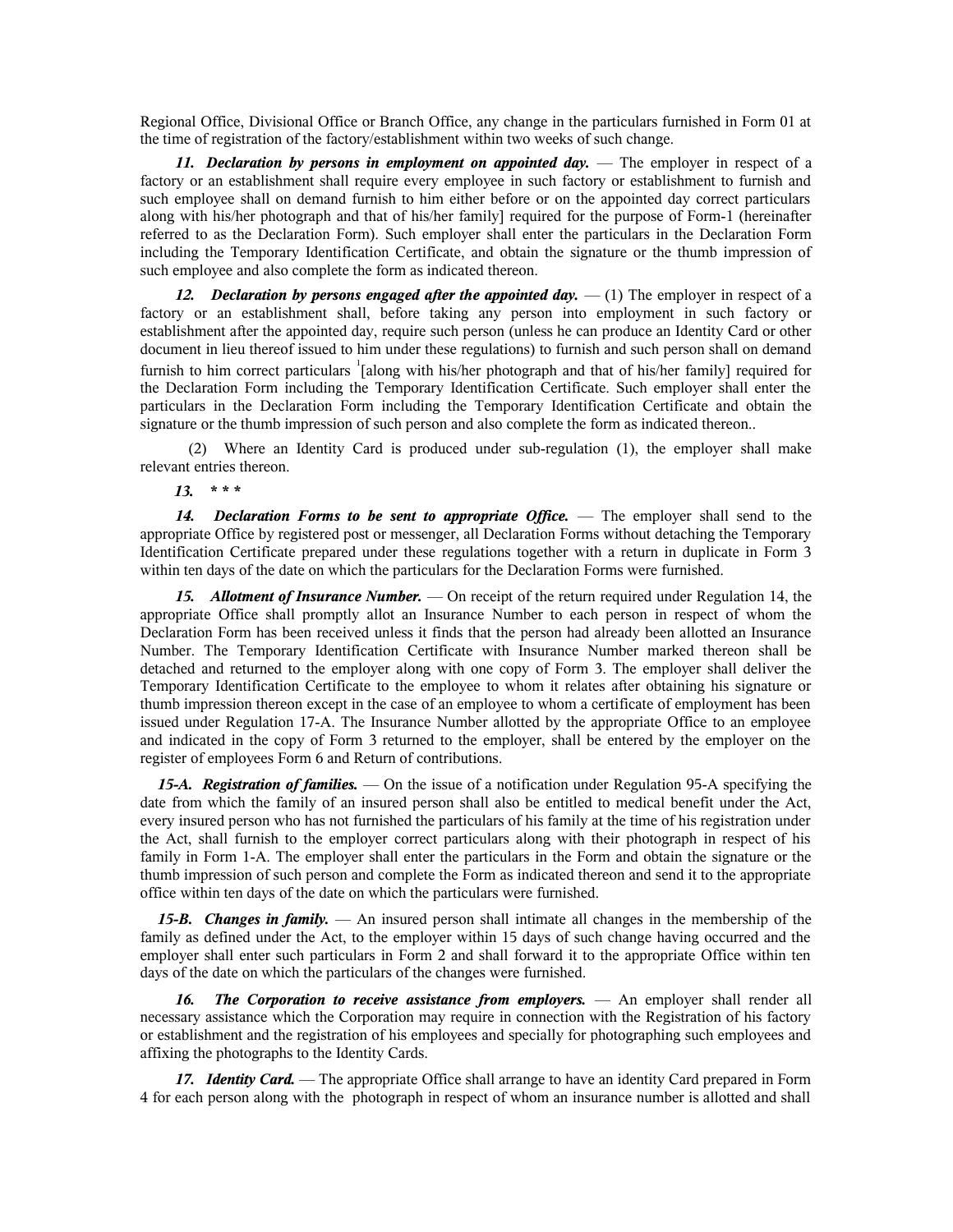include in such card the particulars and photograph of the family entitled to medical benefit under Regulation 95A and send all such identity cards to the employer. Such employer shall if and when the employee has been in service for 3 months, obtain the signature or thumb impression of the employee on the Identity Card and shall after making relevant entries thereon, deliver the Identity Card to him. The employer shall obtain a receipt from the employee for the Identity Card. The Identity Card in respect of an employee who has left employment before 3 months shall not be given to him, but shall be returned to the appropriate Office as soon as possible. The Identity Card shall not be transferable.

*17-A. Issue of Certificate of Employment.* — If an insured person happens to need medical care before the Temporary Identification Certificate is issued to him, the employer shall issue a certificate of employment in such form as may be specified by the Director General to such person on demand. Such certificate shall also be issued on demand, if an insured person loses his Temporary Identification Certificate before the receipt of the Identity Card.

*17-B. Issue of permanent Acceptance Card.* — In areas where the Director General considers it appropriate the appropriate Office shall also supply a permanent Acceptance Card for each employee in such form as the Director General may specify along with the Identity Card and this shall also be delivered to the employee. Permanent Acceptance Card for the employee who has left employment before 3 months shall not be given to him but returned to the appropriate Office along with the Identity Card as soon as possible.

18. Loss of Identity Card. — In case of loss, defacement or destruction of an Identity Card, the insured person shall report the matter to the appropriate Branch Office, and the Corporation may issue a duplicate copy of the Identity Card subject to such conditions and payment of such fees as may be determined by the Director-General.

*19.* \* \* \* *20.* \* \* \* *21.* \* \* \* *22.* \* \* \* *23.* \* \* \* *24.* \* \* \* *25.* \* \* \*

**26.** Return of contributions to be sent to appropriate office.  $- (1)$  Every employer shall send a return of contributions in quadruplicate in Form 5 along with receipted copies of challans for the amounts deposited in the Bank, to the appropriate office by registered post or messenger, in respect of all employees for whom contributions are payable in a contribution period, so as to reach that office -

- (a) within 42 days of the termination of contribution period to which it relates ;
- (b) within 21 days of the date of permanent closure of the factory or establishment, as the case may be ;
- (c) within 7 days of the date of receipt of requisition in that behalf from the appropriate office.

 1 (A) Every employer shall be required to submit details in Form 5 (Return of Contribution) with regard to employees engaged through Principal and Immediate Employers and their coverage, submission of Declaration Forms, distribution of Temporary Identification Certificates/Permanent Identity Cards and wages considered for payment of contribution and wages excluded for such purpose.

(2) For the purposes of Section 77 of the Act, the due date by which the evidence of contributions having been paid must reach the Corporation shall be the last of the days respectively specified in clauses (a), (b) and (c) of sub-regulation  $(1)$ .

*Issue of a Certificate of Contributions.* — An employer shall, on demand from the appropriate office, issue certificate of contributions paid or payable in respect of an insured person in such form as may be specified by the Director-General.

*28.* **\* \* \***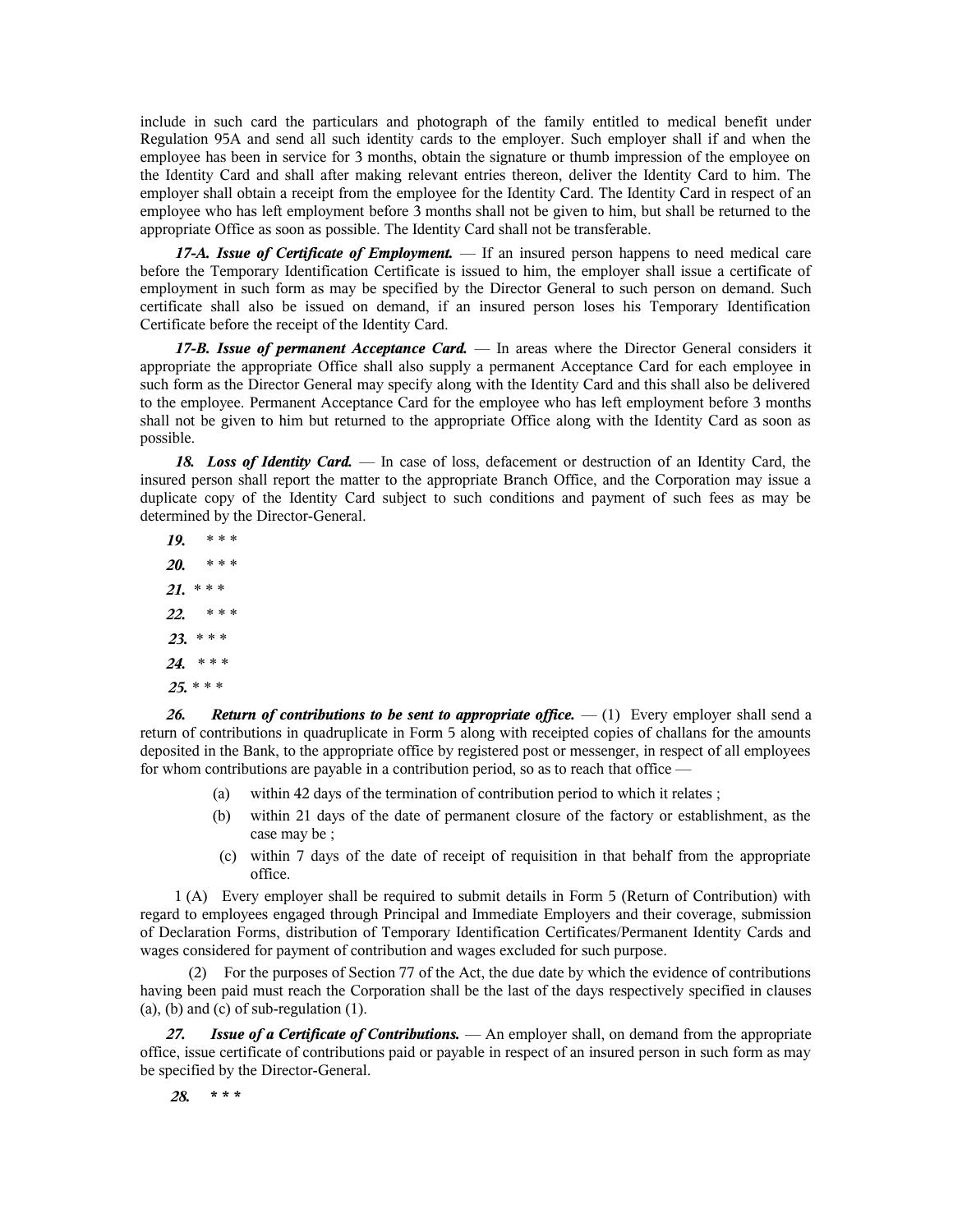*29. Payment of Contribution.* — Contribution payable under the Act shall, except when otherwise provided, be paid into a Bank duly authorised by the Corporation.

*30.* **\* \* \***

*31. Time for payment of contribution.* — An employer who is liable to pay contributions in respect of any employee shall pay those contributions within 15 days of the last day of the calendar month in which the contributions fall due :

Provided that where a factory/establishment is permanently closed, the employer shall pay contribution on the last day of its closure :

Provided that an employer may opt, in such manner as may be prescribed, by the Director General for payment of amount in advance towards contribution to be adjusted against contributions payable by him (including employees' contribution) for a wage period so that the balance of advance amount continues to be more than the contributions due and payable at the end of the concerned wage period. Such an employer shall furnish in the prescribed *pro forma* Form 5-A, a six monthly statement of contributions payable and paid in advance with the balance left at the end of each month along with return of contributions to the appropriate regional office of the Corporation.

*31-A. Interest on contribution due, but not paid in time.* — An employer who fails to pay contribution within the periods specified in Regulation 31, shall be liable to pay simple interest at the rate of 12 per cent. per annum in respect of each day of default or delay in payment of contribution.

*31-B. Recovery of interest.* — Any interest payable under regulation 31-A may be recovered as an arrear of land revenue or under section 45-C to section 45-I of the Act.

*31-C. Damages on contributions or any other amount due, but not paid in time.* — If an employer fails to pay contribution within the periods specified under Regulations 31, or any other amount payable under the Act, the Corporation may recover damages, not exceeding the rates mentioned below, by way of penalty : —

| <b>Period of delay</b> |                                           | Maximum rate of<br>damages<br>in<br>% per annum of the amount due |
|------------------------|-------------------------------------------|-------------------------------------------------------------------|
|                        | less than 2 months                        | 5%                                                                |
| (11)                   | 2 months and above but less than 4 months | 10%                                                               |
| (iii)                  | 4 months and above but less than 6 months | 15%                                                               |
| (1V)                   | 6 months and above                        | 25%                                                               |

Provided that the Corporation, in relation to a factory or establishment which is declared as sick industrial company and in respect of which a rehabilitation scheme has been sanctioned by the Board for Industrial and Financial Reconstruction, may :

- (a) in case of a change of management including transfer of undertaking(s) to workers' cooperative(s) or in case of merger or amalgamation of sick industrial company with a healthy company, completely waive the damages levied or leviable ;
- (b) in other cases, depending on its merits, waive upto 50 per cent. damages levied or leviable ;
- (c) in exceptional hard cases, waive either totally or partially the damages levied or leviable.

*31-D. Appellate Authority.* — The Appellate Authority under Section 45-AA of the Act shall be the Insurance Commissioner, the Additional Commissioner, Regional Director and Joint Director.

*31-E. Interest on amounts refunded to the employer.* — If an employer finally succeeds in the appeal under Section 45-AA, the amount deposited by him with the Corporation, in full or part, as per decision of the Appellate Authority, shall be refunded to him along with simple interest at the rate specified in Regulation 31-A.

32. **Register of Employees.**  $- (1)$  Every employer shall maintain a register in  $\binom{4}{1}$  Form 6] in respect of every employee of his factory or establishment.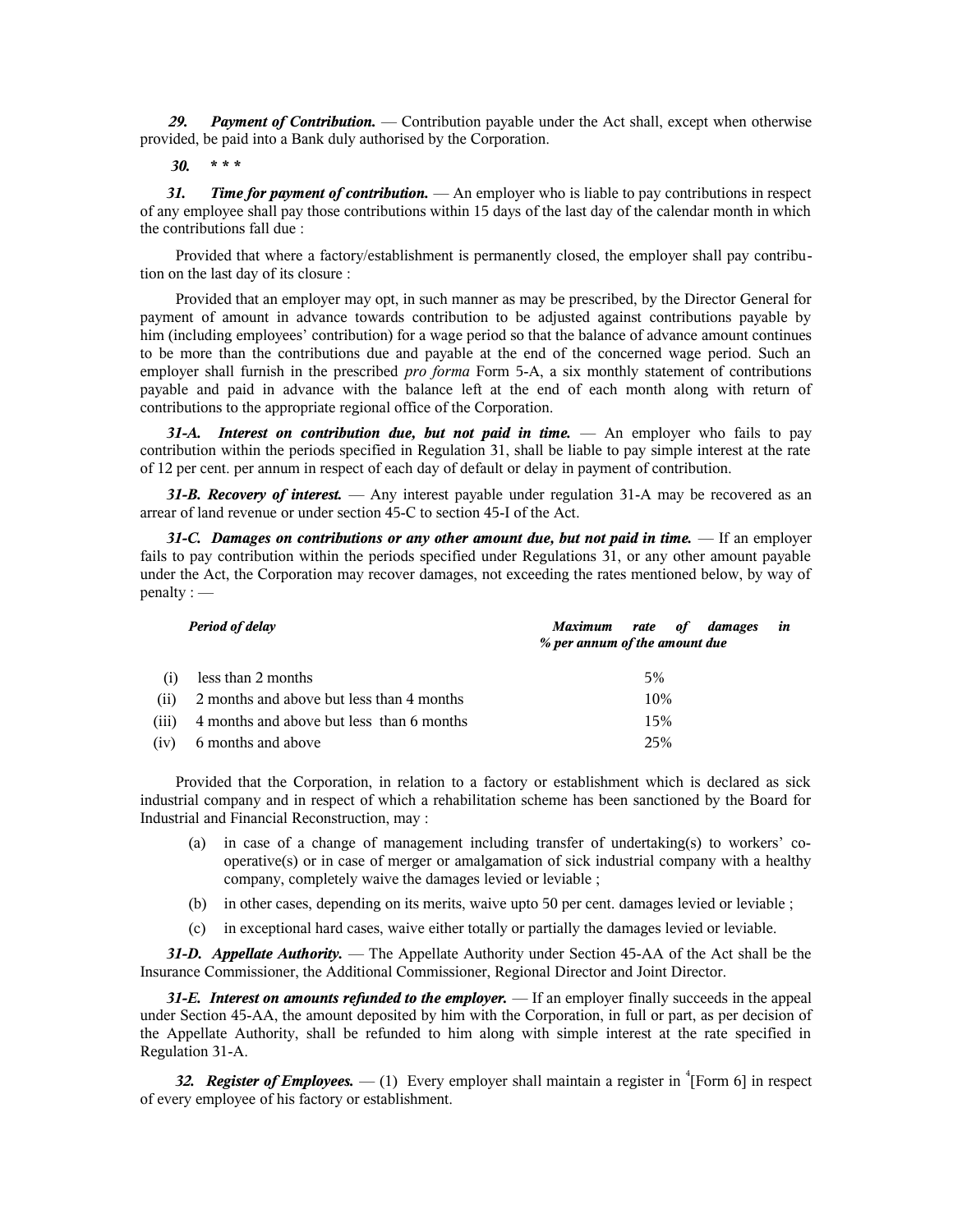(1) (a) *Register of employees engaged by immediate employer.* — Every immediate employer shall maintain a register in Form 6 in respect of every employee engaged by him and submit the same to the principal employer before the settlement of any amount payable under sub-section (1) of section 41 of the Act.

(2) Every employer shall preserve every register maintained under this regulation after it is filled, for a period of five years from the date of last entry therein.

(3) The employer shall give a reasonable opportunity to any of his employees, if he so desires to see entries in respect of such employee in this register once a month.

33. Other modes of payment of contribution. — Subject to the directions of the Standing Committee, the Director General may, if he thinks fit and subject to such terms and conditions as he may impose, approve of any arrangement, [\* \* \*], whereby the contributions are paid at times or in a manner other than those specified in these regulations and such arrangements may include provision for the payment to the Corporation of such fees as may be determined by him to represent the estimated additional expenses to the Corporation, and may require such deposit of money by way of security as he may determine.

 *34.* **\* \* \***

*35.* **\* \* \***

*36. Employment for part of a wage period.* — Where an employee is employed by an employer for part of a wage period, the contributions in respect of such wage period, shall fall due on the last day of the employment by such employer in that wage period.

*37.* **\* \* \***

*38. Scheme by joint employers.* — Where an employee is ordinarily employed by two or more employers in a wage period, the employers of such an employee may, if they think fit, submit to the Corporation a scheme for the payment of contributions in respect of such employee and the Corporation may, if it is satisfied that the scheme is such as will secure the due payment of the contributions, approve such a scheme subject to such terms and conditions as it may think necessary :

Provided that if no such scheme is submitted to or approved by the Corporation, the Corporation may specify that any one of such employers shall be treated as the employer for the purposes of the provisions of the Act and the regulation relating to contributions, and in such a case the contribution for any wage period shall fall due on the last day of the wage period on which an employee was employed by the employer so specified.

*39. Reckoning of wages of employee employed by two or more employers in the same wage period.* — Where an employee is employed by an employer for only a part of the wage period, or where an employee is employed by two or more employers in a wage period, only the wages payable to him for the days upto and including the day on which the contribution falls due for that wage period shall be taken into account in reckoning wages for the purposes of determining the average daily wages of the employee for that wage period.

*40. Refund of contribution erroneously paid.* — (1) Any contribution paid by a person under the erroneous belief that the contributions were payable by that person under that Act may be refunded without interest by the Corporation to that person, if application to that effect is made in writing before the commencement of the benefit period corresponding to the contribution period in which such contribution was paid.

(2) Where any contribution has been paid by a person at a rate higher than that at which it was payable the excess of the amount so paid over the amount payable may be refunded without interest by the Corporation to that person, if application to that effect is made before the commencement of the benefit period corresponding to the contribution period in which such contribution was paid.

(3) In calculating the amount of any refund to be made under this regulation there may be deducted the amount, if any, paid to any person by way of benefit on the basis of the contribution erroneously paid and for the refund of which the application is made.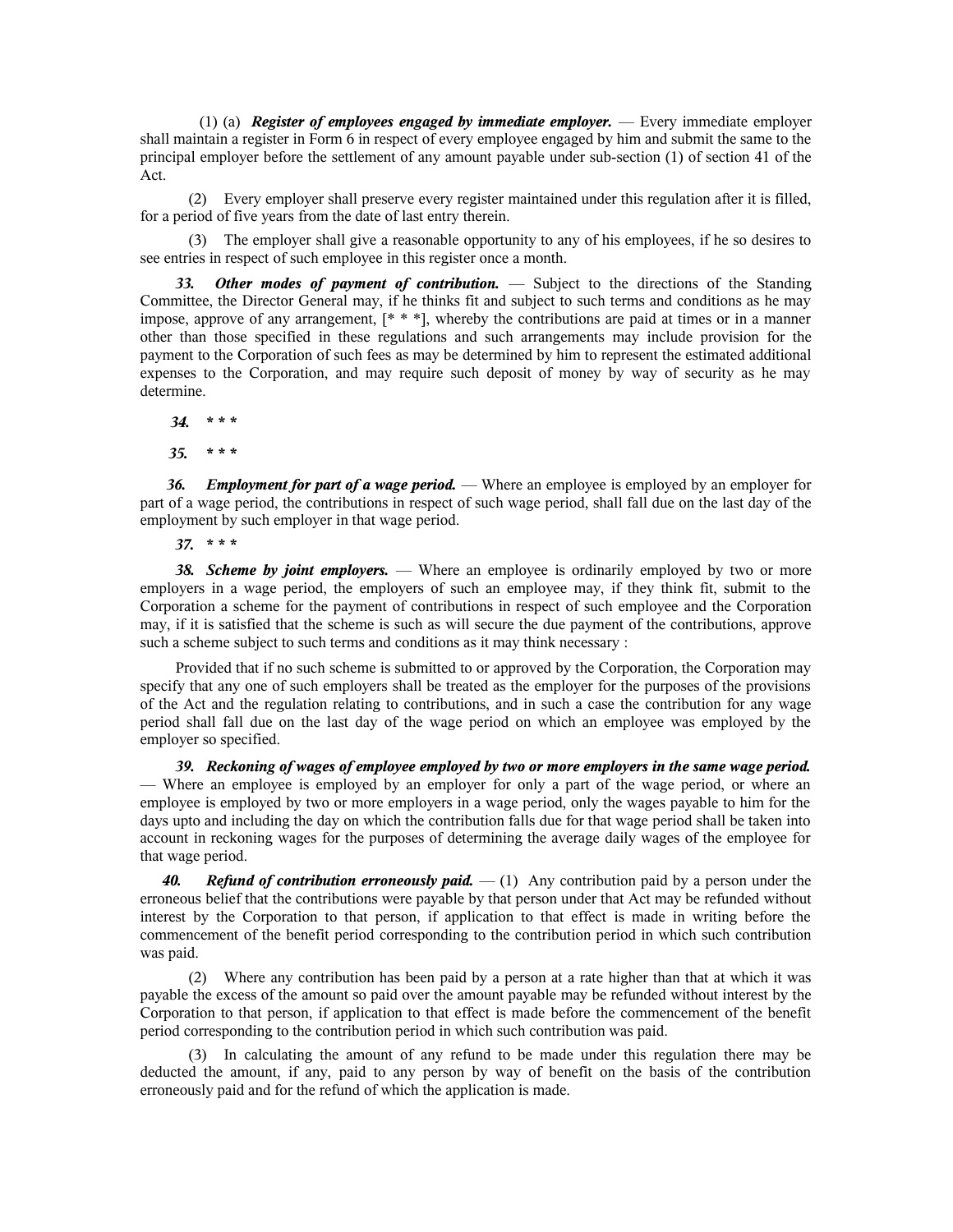(4) Where the whole or part of the amount of any contribution referred to in sub-regulations (1) and (2), was recovered from an immediate employer or deducted from the wages of an employee by the principal employer, he shall, on getting the refund of the amount from the Corporation, be liable to pay back the amount so recovered or deducted to the person from whom the amount was so recovered or deducted.

(5) Applications for refund under this regulation shall be made in such form and in such manner and shall be supported by such documents as the Director General may, from time to time, determine.

# *41.* **\* \* \***  *42.* **\* \* \*** *43.* **\* \* \***

# **CHAPTER III**

# **BENEFITS**

#### **Claims**

*44. Claim for benefits.* — Every claim for a benefit payable under the Act shall be made in writing, in accordance with these regulations, to the appropriate Branch Office on the form appropriate for the purpose of the benefit for which the claim is made, or in such other manner as the appropriate office may, subject to its being in writing, accept as sufficient in the circumstances of any particular case or class of cases. Assistance for filling in the form of claim in case of insured persons who cannot do so themselves shall be provided at the Branch Offices of the Corporation.

*When claim becomes due.* — A claim for any benefit under the Act shall for the purposes of section 77 of the Act, becomes due on the following days : —

- (a) for sickness benefit or for disablement benefit for temporary disablement for any period, on the date of issue of the medical certificate in respect of such periods ; provided that in cases where a person is not entitled to sickness benefit for the first two days of sickness, the due date shall be deferred by such days ;
- (b) for maternity benefit :  $-$ 
	- (i) in case of confinement, on the date of issue, in accordance with these regulations, of the certificate of expected confinement or on the day six weeks preceding the expected date of confinement so certified whichever is later or, if no such certificate is issued, on the date of confinement ; and
	- (ii) in case of miscarriage and in case of sickness arising out of pregnancy, confinement, premature birth of child or miscarriage, on the date of issue of the medical certificate of such miscarriage or sickness, as the case may be ;
- (c) for first payment of disablement benefit for permanent disablement, on the date on which an insured person is declared as permanently disabled in accordance with the Act and these regulations ;
- (d) for first payment of dependants' benefit, on the date of the death of the insured person in respect of whose death the claim for such benefit arises or, where disablement benefit was payable for that date, on the date following the date of death or, where the beneficiary becomes entitled to a claim on any subsequent date, on the date on which he becomes so entitled ;
- (e) for subsequent payments of disablement benefit for permanent disablement and for subsequent payments of dependants' benefit, on the last day of the month to which the claim relates ; and
- (f) for funeral expenses, on the date of the death of the insured person in respect of whose death the claim for such benefit arises.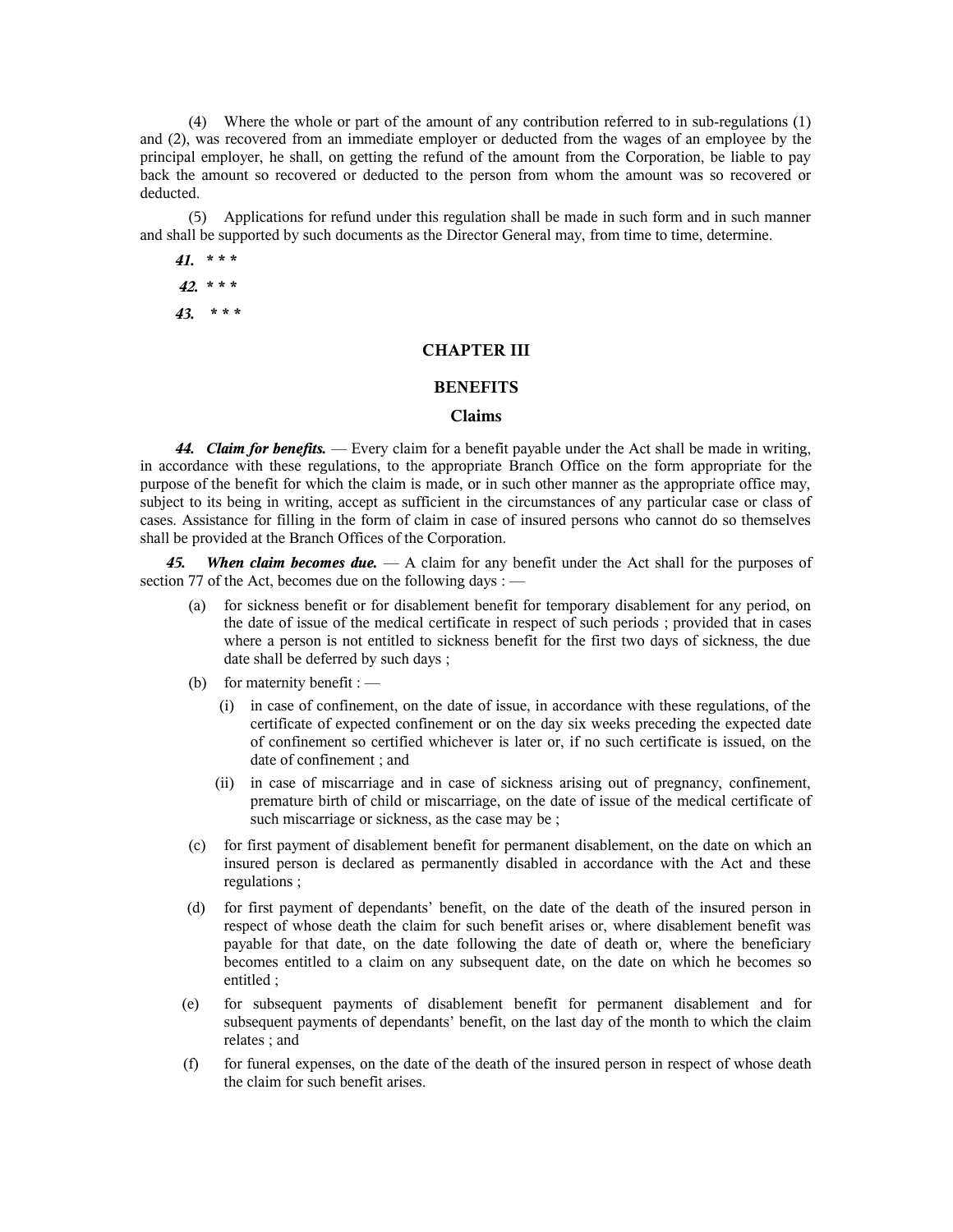*46. Availability of claims forms.* — Claim forms shall be available to intending claimants from such persons and such offices of the Corporation as it may appoint or authorise for that purpose, and shall be supplied free of charge.

*47. Claims on wrong form.* — Where a claim for any benefit has been made on an approved form other than the form appropriate to the benefit claimed, the Corporation may treat the claim as if it was made on the appropriate form :

Provided that the Corporation may in any such case require the claimant to complete the appropriate form.

*48. Evidence in support of claim.* — Every person who makes a claim for any benefit shall, in addition to the medical certificate and other forms specifically required under these regulations, furnish such other information and evidence for the purpose of determining the claim as may be required by the appropriate office, and, if reasonably so required, shall for that purpose attend at such office or place as the appropriate office may direct.

*49. Defective claim.* — If, in the absence of due signature or of due certification, a claim is defective on the date of its receipt by an office of the Corporation, the office of the Corporation may in its discretion, refer the claim to the claimant and if the form is returned duly signed and/or certified within three months from the date on which it was so referred, the office may treat the claim as if it had been duly made in the first instance.

*50. Claim for inappropriate benefit.* — Where it appears that a person who has made a claim for any benefit payable under the Act, may be entitled to a benefit other than that which he has claimed, any such claim may be treated as a claim in the alternative for that other benefit.

*51. Authority for certifying eligibility of claimants.* — The authority which is to certify eligibility of claimants shall be the appropriate Branch Office in respect of sickness, maternity, temporary disablement benefits and funeral expenses and the appropriate Regional Office, in respect of permanent disablement and dependants' benefits.

**52. Benefits when payable.** — (1) Any benefit payable under the Act shall be paid —

- (a) in the case of sickness benefit, not later than 7 days ;
- (b) in the case of funeral expenses not later than 15 days ;
- (c) in the case of the first payment in respect of maternity benefit not later than 14 days ;
- (d) in the case of the first payment in respect of temporary disablement benefit not later than one month ;
- (e) in the case of first payment of permanent disablement benefit not later than one month ;
- (f) in the case of first payment of dependant's benefit not later than three months ;

After the claim therefor together with the relevant medical or other certificates and any other documentary evidence which may be called for under these regulations has been furnished complete in all particulars to the appropriate office.

(2) Second and subsequent payments in respect of any maternity, temporary disablement, permanent disablement or dependants' benefit shall be paid along with the first payment in respect thereof, or within the calendar month following the month to the whole or part of which they relate, whichever is later subject to production of any documentary evidence which may be required under these regulations.

Where a benefit payment is not made within the time limits specified in sub-regulations (1) and (2) above, it shall be reported to the appropriate Regional Office and shall be paid as soon as possible.

 (4) Benefits under the Act shall be paid in cash at a Branch Office on such days and working hours as may be fixed by the Director-General or such other officer of the Corporation, as may be authorised by him from time to time in this behalf or at the option of the claimant and subject to deduction of the cost of remittance by means of postal money orders or other orders payable through a post office, or by any other means which the appropriate office may in the circumstances of any particular case consider appropriate :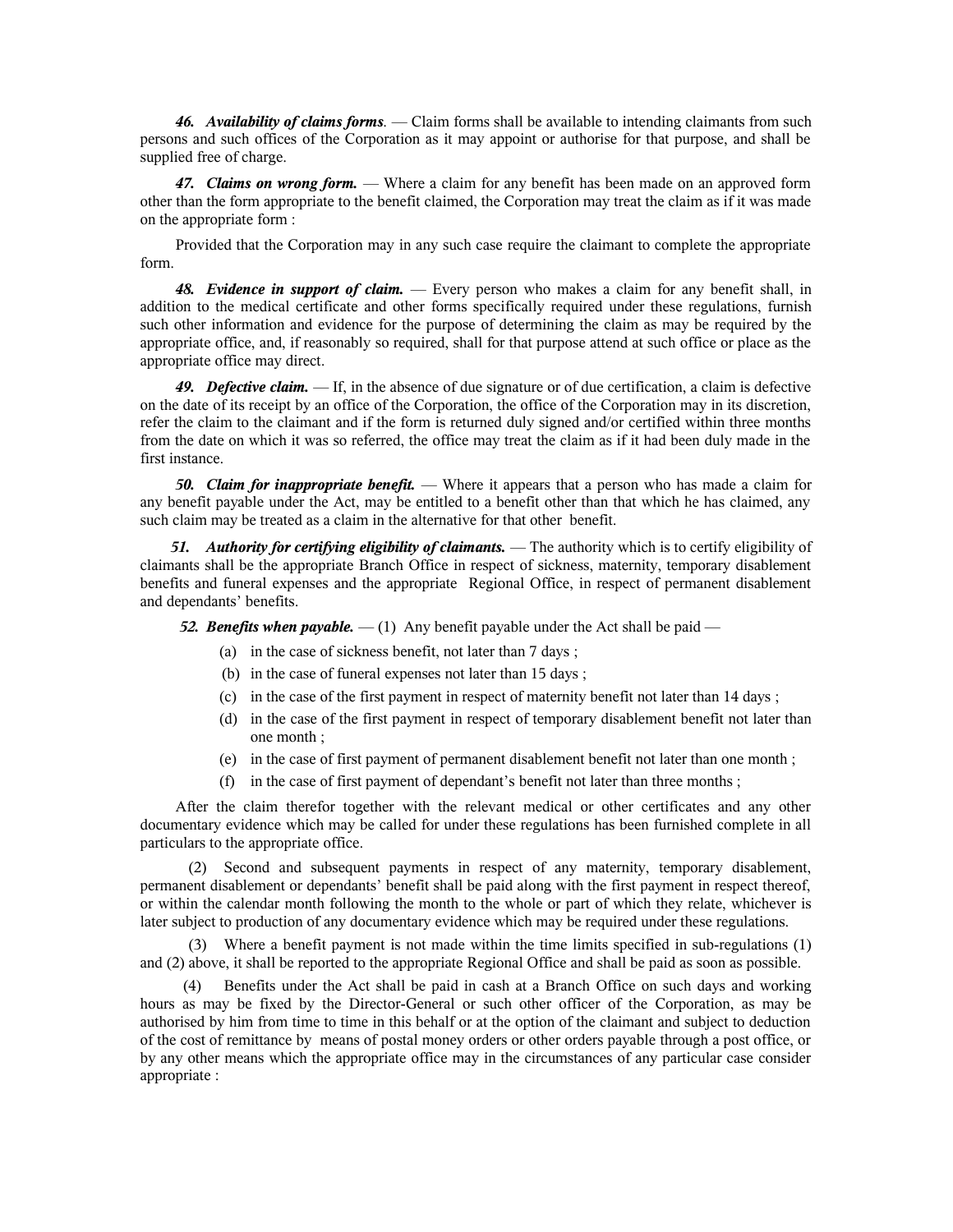Provided that the Corporation may waive the deduction of the cost of remittance in such cases as the Director-General may, from time to time, specify.

 Provided further that the Director-General may decide that in respect of certain areas/pay offices as may be specified by him from time to time, the payments shall be remitted through money order also at the cost of the Corporation subject to such restrictions as may be imposed by the Director-General from time to time.

(5) Where the payment of a benefit is to be made at a Branch Office, such office may insist upon the production of the Identity Card or other document issued in lieu thereof in respect of the insured person.

*52-A. Abstention verification.* — (1) Every employer shall furnish to the appropriate office such information and particulars in respect of the abstention of an insured person from work for which sickness benefit or disablement benefit for temporary disablement, as provided under the Act has been claimed or paid, in Form 10 and within such time as the said office may in writing require in the said form.

Every employer shall furnish to the appropriate office such information and particulars in respect of the abstention of an insured woman from work for which maternity benefit as provided under the Act has been claimed or paid, in Form 10 and within such time as the said office may in writing require in the said form.

## **CERTIFICATION AND CLAIMS FOR SICKNESS AND TEMPORARY DISABLEMENT**

*53. Evidence of sickness and temporary disablement.* — Every insured person, claiming sickness benefit or disablement benefit for temporary disablement, shall furnish evidence of sickness or temporary disablement in respect of the days of his sickness or temporary disablement by means of a medical certificate given by an Insurance Medical Officer in accordance with these regulations in the form appropriate to the circumstances of the case :

Provided that in areas where arrangements for medical benefit under the Employees' State Insurance Act have not been made or otherwise if in its opinion the circumstances of a particular case so justify, the Corporation may accept any other evidence of sickness or temporary disablement in the form of a certificate issued by the medical officer of the State Government, local body or other medical institution, or a certificate issued by any registered medical practitioner containing such particulars and attested in such manner as may be specified by the Director General in this behalf.

*54. Persons competent to issue medical certificate.* — No medical certificate under these regulations shall be issued except by the Insurance Medical Officer to whom an insured person has been allotted or by an Insurance Medical Officer attached to a dispensary, hospital, clinic or other institution to which an insured person is allotted and such Insurance Medical Officer shall examine and if in his opinion the condition of the insured person so justifies, issue to such insured person free of charge, any medical certificates reasonably required by such insured person under or for the purposes of the Act or any other enactment or these regulations :

Provided that an Insurance Medical Officer may issue a medical certificate under these regulations to an insured person who is not allotted to him or to the dispensary, hospital, clinic or other institution to which he is attached, if such officer is satisfied that in the circumstances of any particular case the insured person cannot reasonably be expected to get medical benefit from the Insurance Medical Officer or the dispensary, hospital, clinic or other institution to which such insured person has been allotted ; and such certificate also shall be issued free of charge :

Provided further that an insured person shall not be granted a medical certificate unless he produces to the Insurance Medical Officer his Identity Card or such other " Documents ", as under these regulations, may have been issued in lieu thereof.

*55. Medical certificate.* — The appropriate form of a medical certificate shall be filled in ink or otherwise as may be specified by the Director General, by the Insurance Medical Officer in his own handwriting and shall contain a concise statement of the disease or disablement which in the opinion of the Insurance Medical Officer necessitates abstention from work on medical grounds or renders the person temporarily incapable of work. The statement of the disease or disablement in the medical certificate shall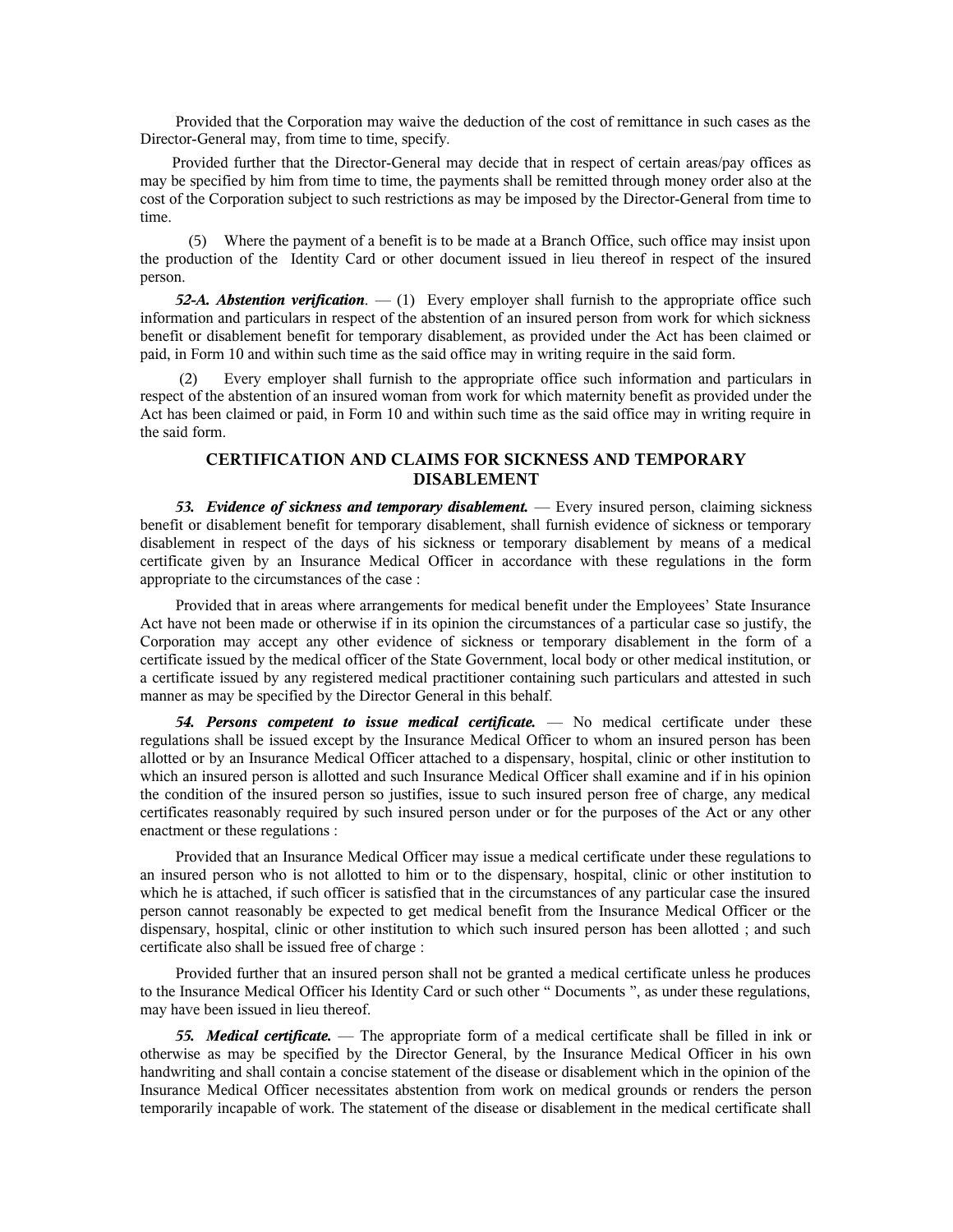specify the nature thereof as precisely as the Insurance Medical Officer's knowledge of the condition of the insured person at the time of the examination permits.

*56. Time of granting medical certificate.* — (a) An Insurance Medical Officer shall give the medical certificate to an insured person at the time of the examination to which it relates ; where he is prevented from so doing he shall send the certificate to the insured person within twenty-four hours thereafter.

(b) No further medical certificate relating to the same examination shall be issued, except where a duplicate of such certificate is required, in which case it shall be issued free of charge and clearly marked " Duplicate ".

*57. Medical Certificate on first examination.* — Where the examination is the first examination in respect of spell of sickness or a spell of temporary disablement, the medical certificate shall be in the form of a first certificate Form 7 and shall be only in respect of the date of examination :

Provided that where the insured person, who needs abstention from work on day of examination, states that he has been actually sick or temporarily disabled on a day earlier than the date of his first examination, the Insurance Medical Officer may, if he is satisfied as to the truth of the statement that the insured person was unable to present himself for medical examination earlier for reasons beyond his control, certify incapacity for work on the date preceding the date of examination :

Provided further that where, in the opinion of the Insurance Medical Officer, the insured person is likely to become fit to resume work on a date not later than the third day after the date of the examination, the first certificate may be issued in respect of the entire spell of sickness or temporary disablement, and, in such a case, it shall specify the date on which the insured person will, in his opinion, be fit to resume work; such a certificate shall, notwithstanding anything contained in the Regulations, be also treated as a final certificate.

*58. Final medical certificate.* — If, at the date of the examination to which a medical certificate other than a first certificate relates, the insured person in the opinion of the Insurance Medical Officer is, or will become on a date not later than the third day after that date, fit to resume work, that certificate shall be in the form of a final certificate Form 7.

*59. Intermediate certificates.* — If the final certificate is not issued within seven days of the date of the first certificate, an insured person shall, except where the case is covered by regulation 61, submit certificates in the form of intermediate certificates Form 7 at intervals of not more than seven days each, commencing from the date of the first certificate.

*60. Final medical certificate before commencing work for wages.* — Every insured person shall obtain a medical certificate in the form of a final certificate before he takes up any work for wages.

*61. Intermediate certificate for longer period.* — Where temporary disablement or sickness has continued for not less than twenty-eight days and the Insurance Medical Officer is satisfied that such disablement or sickness is likely to continue for a long period and that, owing to the nature of the disablement or sickness examination and treatment at intervals of more than one week will be sufficient, the insured person may, unless otherwise directed by the appropriate office, furnish medical certificates in the form of special intermediate certificates Form 8 at intervals of such longer periods not exceeding four weeks as may be specified by the Insurance Medical Officer.

*62.* **\* \* \***

*63. Form of claim for sickness or temporary disablement.* — An insured person intending to claim sickness benefit or disablement benefit for temporary disablement shall submit to the appropriate Branch Office by post or otherwise, a claim for benefit in Form 9, together with the appropriate medical certificates :

Provided that where only one claim in Form 9 is submitted in respect of more than one certificates, such Form 9 shall be deemed to be appropriate to all such certificates.

*64. Failure to submit medical certificate.* — If a person who intends to claim sickness benefit or disablement benefit for temporary disablement fails to submit to the appropriate Branch Office by post or otherwise the first medical certificate or any subsequent medical certificate within a period of three days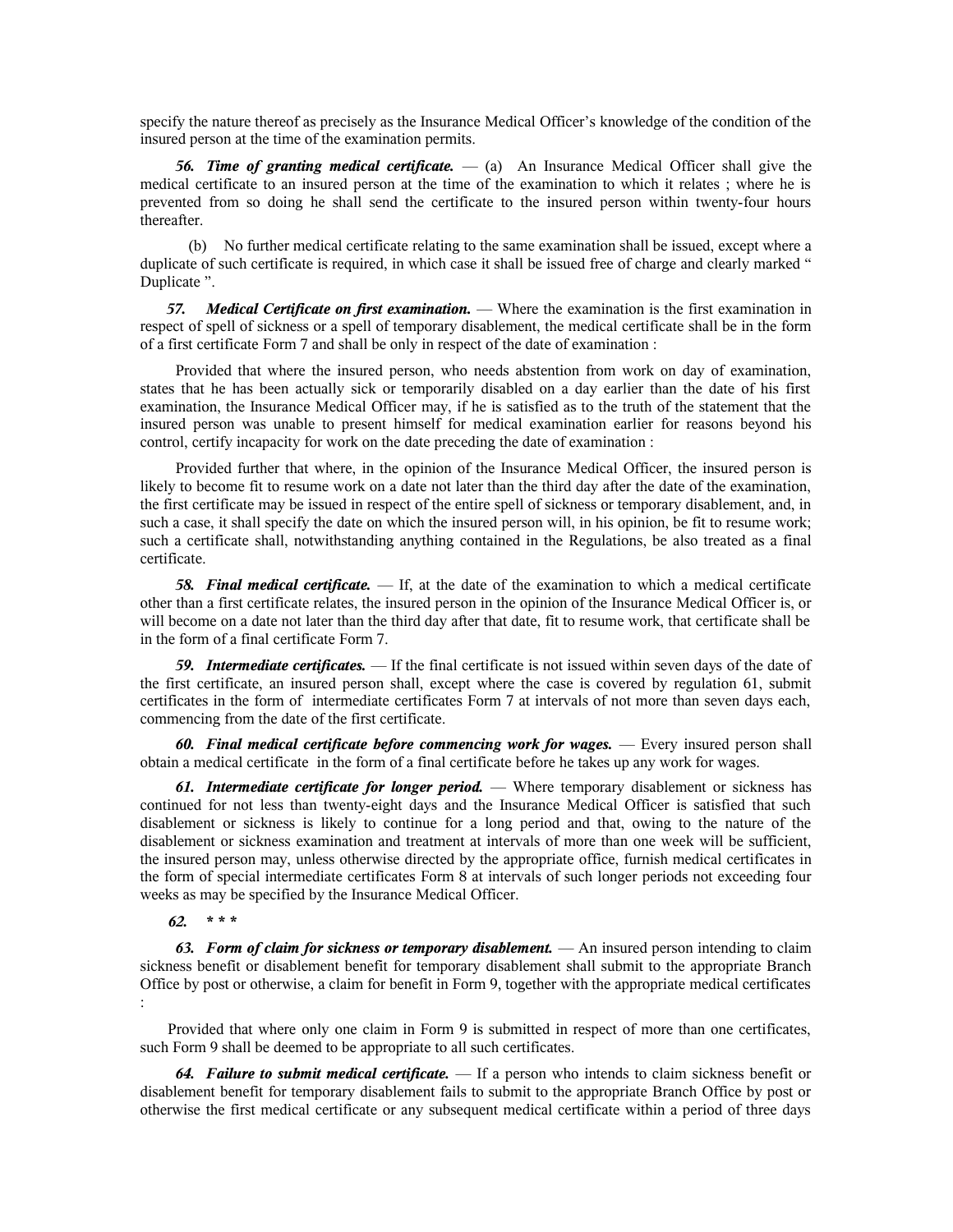from the date of issue of such certificate he shall not be eligible for that benefit in respect of any period (i) in the case of a first certificate, more than three days before the date on which the certificate is submitted to the appropriate Branch Office ; (ii) in the case of a subsequent certificate, more than fourteen days before the date on which such subsequent certificate is submitted to the appropriate Branch Office :

Provided that the appropriate Regional Office or other office as authorised by the Director General may relax all or any of the provisions of this regulation in any particular case, if it is satisfied that the delay in submitting a certificate was due to *bona fide* reasons.

### **DISABLEMENT BENEFIT**

*65. Notice of accident.* — (i) Every employee who sustains personal injury caused by accident arising out of and in the course of his employment in a factory or establishment shall give notice of such injury either in writing or orally, as soon as practicable after the happening of the accident :

Provided that any such notice required to be given by an employee person may be given by some other person acting on his behalf.

*Explanation.* — No such notice shall be required to be given by an employee if an employment injury is caused by any Occupational Disease specified in the Third Schedule to the Act.

(ii) Every such notice shall be given to the employer or to a foreman or to other official under whose supervision the employee is employed at the time of the accident or any other person designated for the purpose by the employer and shall contain the appropriate particulars.

(iii) Any entry of the appropriate particulars of the accident made in a book kept for that purpose in accordance with the next following regulation shall, if made as soon as practicable after the happening of the accident by the employee or by some other person acting on his behalf, be sufficient notice of the accident for the purposes of these regulations.

(iv) In this regulation and the next following regulation, the expression ' appropriate particulars ' means the particulars indicated below : —

- (a) Full name, Insurance Number, sex, age, address, occupation, department and shift of the injured person ;
- (b) Date and time of accident ;
- (c) Place where accident happened ;
- (d) Cause and nature of injury ;
- (e) Name, address and occupation of the person giving the notice, if he is other than the injured person ;
- (f) A statement of what exactly the injured person was doing at the time of injury ;
- (g) Names, addresses and occupation of two persons who were present at the spot when accident happened ; and
- (h) Remarks, if any.

*66. Maintenance of accident book.* — Every employer shall —

- keep a book readily accessible (hereinafter called ' the Accident Book ') in Form 11, in which the appropriate particulars of any accident causing personal injury to an employee may be entered ;
- (ii) preserve every such book when it is completed for a period of five years from the date of the last entry thereon :

Provided that it shall not be necessary to enter in the said Accident Book particulars of any employment injury caused by an Occupational Disease specified in the Third Schedule to the Act.

Provided further that the employer shall be deemed to have complied with this regulation sufficiently if in any register maintained by him, the appropriate particulars are also shown.

*67. Notice otherwise than by an entry in accident book.* — If notice of an employment injury under regulation 65 is given otherwise than by an entry in the Accident Book it shall be the duty of the employer or any other person to whom such notice is given under that regulation to make an appropriate entry in the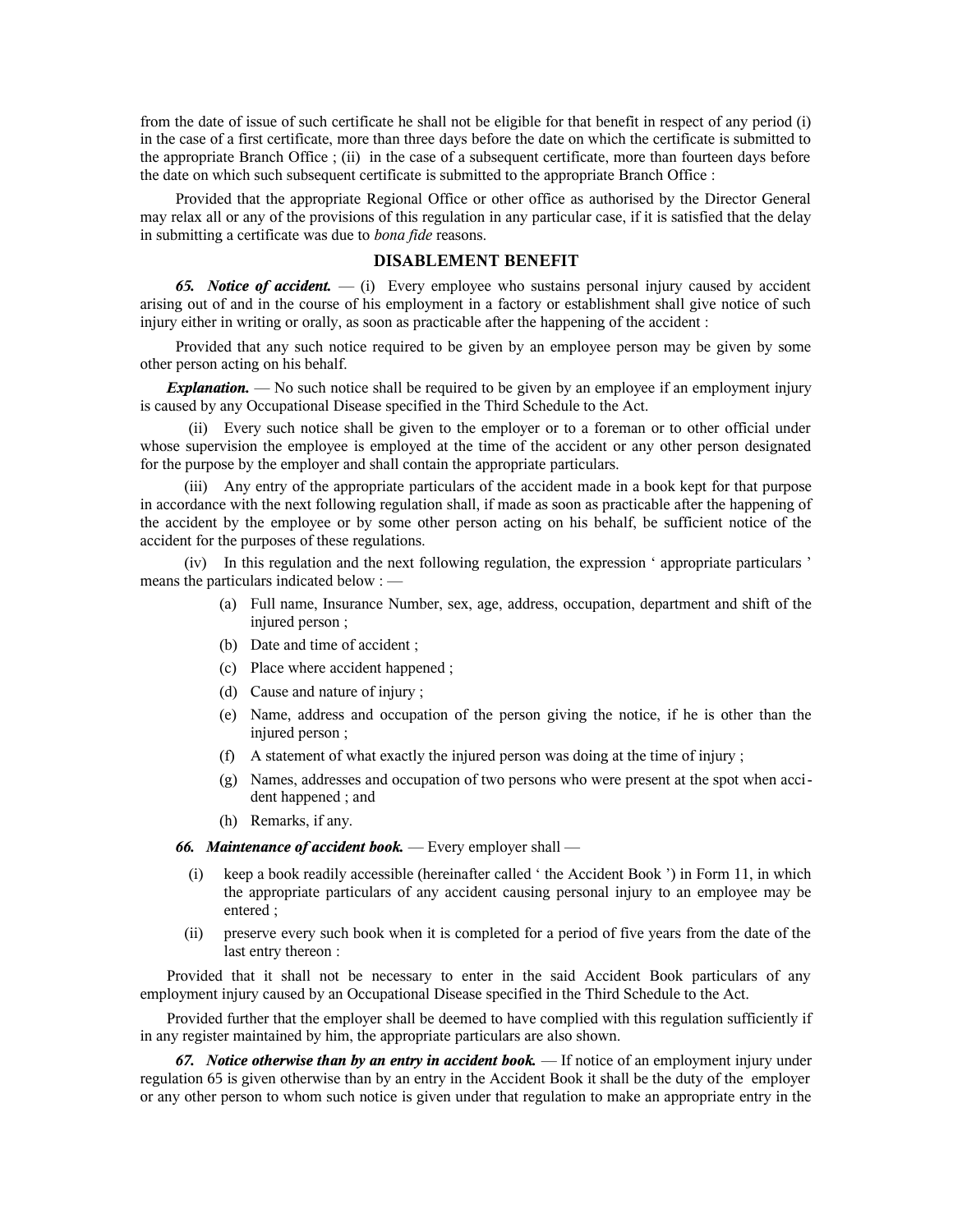book in respect of the accident to which the notice relates immediately after such notice is received, and where the notice is received otherwise than in writing read over the particulars to the person who gives the notice and obtain his signature or thumb impression on the Accident Book.

*68. Report of accident by an employer.* — Every employer shall send a report in Form 12 to the appropriate Branch Office and to the Insurance Medical Officer of the insured person —

 (i) immediately, if the injury is serious, *i.e.*, it is likely to cause death or permanent disablement or loss of a member, and

(ii) in any other case within 48 hours after the receipt of the notice under regulation 65 or of the time when the accident came to the notice of the employer or of a foreman or other official under whose supervision the employee was employed at the time of the accident or any other person designated for the purpose by the employer :

Provided that in case of a serious injury, and particularly when the injury results in death at the place of employment, the report to the Insurance Medical Officer and the Branch Office shall be sent through a special messenger, or otherwise as speedily as may be practicable under the circumstances :

Provided further that if the accident does not involve absence of the employee from work initially, the employer may not send the report to the Branch Office and the Insurance Medical Officer but shall do so within 48 hours after the absence from work subsequently results from the injury.

Provided further that where a report of the accident is made by the employer under the Factories Act, 1948, the report to the Branch Office and to the Insurance Medical Officer may be made in the same form as is prescribed under the Factories Act, 1948, provided that all the additional information required under Form 12 is added thereto :

**3** [Provided further that it shall not be necessary for the employer to send a report in Form 12 if an employment injury is caused by an Occupational Disease specified in the Third Schedule to the Act ; but the employer shall furnish on demand to the appropriate Branch Office, within such reasonable period as may be specified, such information and particulars as shall be required of the nature of and other relevant circumstances relating to any employment specified in the Third Schedule to the Act.

*69. Employer to arrange for first-aid.* — Every employer shall arrange for such first-aid and medical care and transport for obtaining such aid and care as the circumstances of the accident may require till the injured person is seen by the Insurance Medical Officer and such employer shall be entitled to reimbursement in respect of expenses thereby incurred by him but not exceeding such scale of expenses as may be specified by the Corporation from time to time :

Provided that if the employer is required to provide such medical aid free of charge under any other enactment, he shall not be entitled to any reimbursement of expenses.

*70. Employer to furnish further particulars of accident.* — Every employer shall furnish to the appropriate office such further information and particulars of an accident and within such time as the said office may, in writing, require.

*71. Directions by the Corporation.* — Every claimant for and every beneficiary in receipt of disablement benefit shall comply with every direction given to him by the appropriate Regional Office which requires him either —

- (i) to submit himself to a medical examination by such medical authority as may be appointed by that office for the purpose of determining the effect of the relevant employment injury or the treatment appropriate to the relevant injury or loss of faculty, or
- (ii) to attend any vocational training courses or industrial rehabilitation courses provided by any institution maintained by any Government, local authority or any public or private body recognised for the purpose by the Corporation and considered appropriate by it in his case.

*72. Reference to a Medical Board.* — A reference to the Medical Board may be made —

 (a) at any time not later than twelve months, in cases where claim for temporary disablement benefit is made for an employment injury, from the date of the final certificate issued in respect of the spell of temporary disablement commencing on or immediately after the date of the occurrence of that injury, or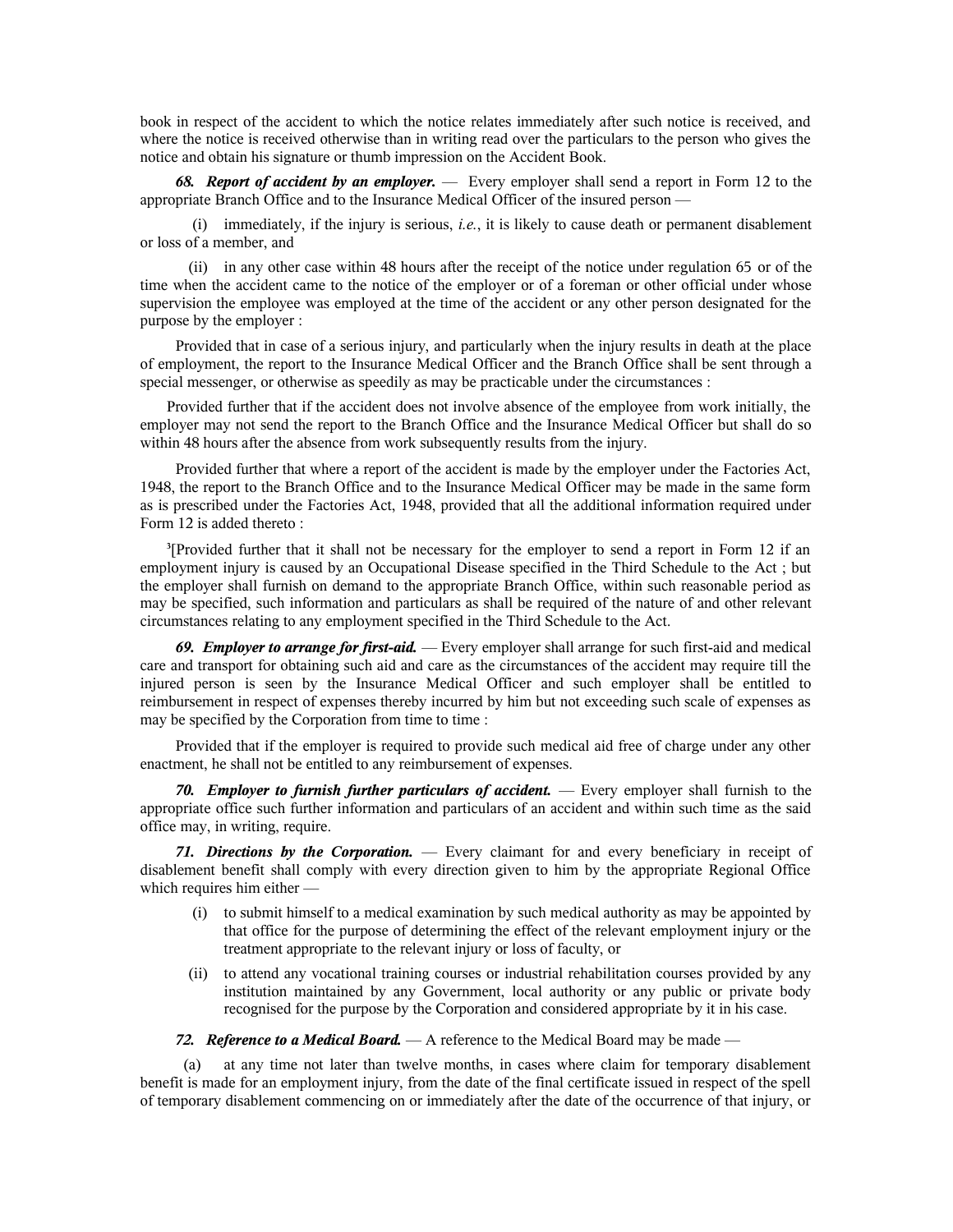from the date of the occurrence of an employment injury in cases where temporary disablement benefit not having been claimed, claim for permanent disablement is made on the basis thereof, by the appropriate Regional Office at the instance of the disabled person or the employer or any recognised employees' union :

Provided that such reference may be made by the appropriate Regional Office after the expiry of the period prescribed as aforesaid if it is satisfied that the applicant was prevented by sufficient cause from applying for the making of the reference in time :

Provided further that in the event of the claim for Temporary Disablement Benefit being rejected by the Corporation but afterwards granted by the Employees' Insurance Court in respect of the injuries resulted in Permanent Disablement, the limit of 12 months will apply from the date of the order of the Employees' Insurance Court granting the claim of the insured person for Temporary Disablement Benefit,

or

- (b) by the Corporation,
	- (i) at any time, on the recommendation of an Insurance Medical Officer, and
	- (ii) on its own initiative, after the expiry of the period of twenty-eight days from the first date on which the claimant was rendered incapable of work by the relevant employment injury.

*73. Report of Medical Board.* — The Medical Board shall after examining the disabled person send its decision on such form as may be specified by the Director General, to the appropriate Regional Office. The disabled person shall be informed in writing of the decision of the Medical Board and the benefit, if any, to which the disabled person shall be entitled.

*74. Occupational Disease.* — Any question whether an employment injury is caused by an Occupational Disease specified in the Third Schedule to the Act shall be determined by a Special Medical Board which shall examine the disabled person and send a report in such form as may be prescribed by the Director General in this behalf to the appropriate Regional Office stating : —

- (a) whether the disabled person is suffering from one or more of the diseases specified in the said Schedule ;
- (b) whether the relevant disease has resulted in permanent disablement ;
- (c) whether the extent of loss of earning capacity can be assessed provisionally or finally ;
- (d) the assessment of the proportion of loss of earning capacity and in case of provisional assessment, the period for which such assessment shall hold good.

All assessments which are provisional may be referred to the Special Medical Board for review by the appropriate Regional Office not later than the end of the period taken into account by the provisional assessment. Any decision of the Special Medical Board may be reviewed by it at any time. The disabled person shall be informed in writing of the decision of the Special Medical Board by the appropriate Regional Office and the benefit, if any, to which the insured person shall be entitled.

*75. Constitution of Medical Boards/Special Medical Boards.* — Medical Boards for the purposes of the Act and the Special Medical Boards for the purposes of Regulation 74 shall be constituted by the Corporation and where it so desires it may approach the State Government for setting up the same and shall consist of such persons, have such jurisdiction and follow such procedure as the Director General may from time to time decide.

*76. Medical Appeal Tribunals.* — For the purposes of the Act, the State Government shall constitute as many Medical Appeal Tribunals as it thinks fit. Each such Medical Appeal Tribunal shall consist of such persons, exercise such jurisdiction and follow such procedure (save for the manner in which and the time within which the appeals may be filed as may be prescribed by rules framed by the Central Government under the Act) as the State Government in consultation with the Corporation may, from time to time, decide. Notwithstanding the amendments hereby made, all appeals pending before the Appeal Tribunals at the date of coming into force of the provisions of the Act relating to Medical Appeal Tribunals shall be disposed of by the Appeal Tribunals.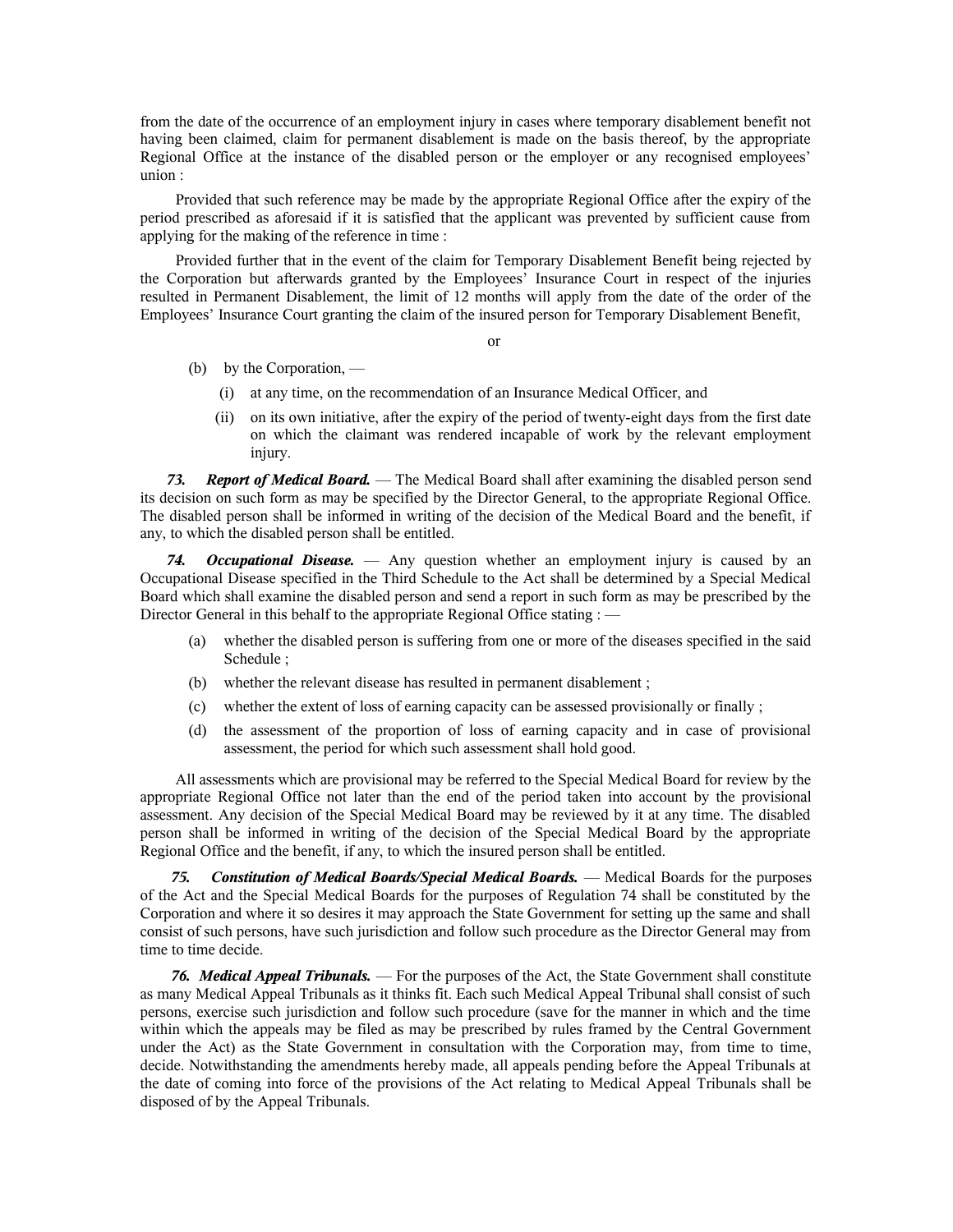*76-A***.** *Submission of claims for permanent disablement.* — An insured person who has been declared to be permanently disabled by a Medical Board or by a Medical Appeal Tribunal or an Employees' Insurance Court shall submit, by post or otherwise, to the appropriate Branch Office a claim, covering, except in the case of a first payment, a period of one or more complete calendar months in Form 14 for claiming permanent disablement benefit.

*76-B.Commutation of permanent disablement benefit.* — (1) An insured person whose permanent disablement has been assessed as final and who has been awarded permanent disablement benefit at a rate not exceeding Rs. 5.00 per day may apply for commutation of permanent disablement benefit into a lump sum :

Provided that the insured person whose permanent disablement has been assessed as final and the benefit rate exceeds Rs. 5.00 per day may also apply for commutation of permanent disablement benefit into lump sum subject to the condition that the total commuted value of the lump sum permanent disablement benefit does not exceed Rs. 60,000 at the time of commencement of final award of his permanent disability :

Provided further that the cases falling under clause (3) of this regulation where commutation has been refused because the insured person did not have average expectation of life, shall not be reopened.

(2) Where such an application is made within 6 months of the date on which he can opt for commutation hereafter called the '' date of possible option '', permanent disablement benefit shall be commuted into a lump sum.

(3) Where such an application is made after the expiry of 6 months from the date of possible option, permanent disablement benefit] may be commuted into a lump sum if the Corporation is satisfied that the insured person has an average expectation of life for his age. For this purpose, the insured person shall, if so required by the appropriate office, present himself for examination by such medical authority as the Director General may, by general or special order, specify.

- (4) For the purpose of this regulation, the date of possible option shall mean
	- (i) in the case of a person who, on the date on which this regulation comes into force is in receipt of permanent disablement benefit covered by sub-regulation (1), the date of coming into force of this regulation ;
	- (ii) in the case of any other insured person, the date on which assessment of permanent disablement covered by sub-regulation (1), is communicated to him by the appropriate Regional Office.

(5) The amount of lump sum admissible under this regulation shall be determined by multiplying the daily rate of permanent disablement benefit by the figure indicated in column 2 of Schedule III to these regulations, corresponding to the age on last birthday of the insured person on the date on which his application for commutation is received in the appropriate office and on and from that date the permanent disablement benefit shall cease to be payable to him :

Provided that where no proof of age has been submitted as required by the appropriate office or if submitted, has not been accepted as satisfactory by the appropriate office, the corresponding age as aforesaid of the insured person shall be the age as estimated by the Medical Board on the date of examination adjusted by the period intervening between the date of examination by the Medical Board and the date on which the application for commutation was received in the appropriate office :

Provided further that the age so estimated by the Medical Board shall also operate against any proof of age that may be submitted after the time allowed for the purpose to the insured person by the appropriate office before reference of his case to the Medical Board.

#### **DEPENDANTS' BENEFIT**

*77. Report of death of employee by employment injury.*— In case of death of an employee as a result of an employment injury, —

- (a) if the death occurs at the place of employment the employer shall, and
- (b) if the death occurs at any other place, a dependant intending to claim dependants' benefit shall, or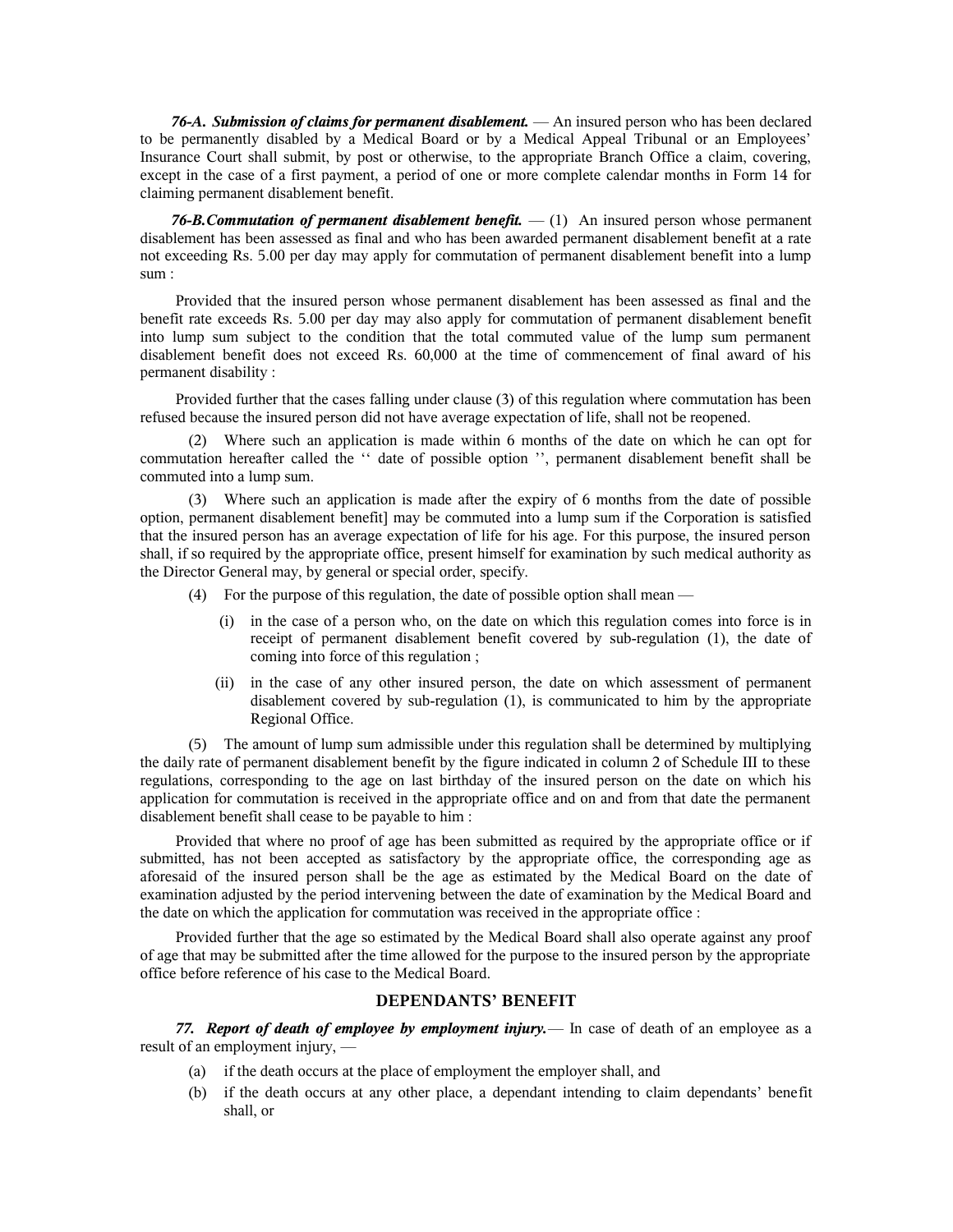(c) any other person present at the time of death may,

immediately report the death to the nearest Branch Office and to the nearest dispensary, hospital, clinic or other institution where medical benefit under the Act is available.

*78. Disposal of body of an employee dying by employment injury.* — Where an employee dies as a result of an employment injury sustained as an employee under the Act, the body of the employee shall not be disposed of until the body has been examined by an Insurance Medical Officer, who will also arrange a *post mortem* examination, if considered necessary, in co-operation with any other existing agency :

Provided that if an Insurance Medical Officer is unable to arrive for the examination within 12 hours of such death, the body may be disposed of after obtaining a certificate from such medical officer or practitioner as may be available :

Provided further that nothing contained in this regulation shall be in derogation of any power conferred on a Coroner under any law for the time being in force or on the officer-in-charge of a police station or some other police officer under section 174 of the Code of Criminal Procedure, 1973 (2 of 1974).

*79. Issue of death certificate.* — An Insurance Medical Officer attending the disabled person at the time of his death or the Insurance Medical Officer who examines the body after the death or the Medical Officer who attended the insured person in a hospital or other institution where such disabled person died, shall issue free of charge a death certificate in Form 13 to the dependants of the deceased and shall send a report to the appropriate Regional Office.

*80. Submission of claim for dependants' benefit.* — (1) A claim for dependants' benefit shall be submitted to the appropriate Branch Office by post otherwise in Form 15 by the dependant or dependants concerned or by their legal representative or, in case of a minor, by his guardian, and such claim shall be supported by documents proving —

- (i) that the death is due to an employment injury ;
- (ii) that the person claiming is a dependent entitled to claim as provided in rule 58 of the Employees' State Insurance (Central) Rules, 1950 ;
- (iii) the age of the claimant ;
- (iv) the infirmity of the dependant claiming to be infirm within the purview of rule 58 of the Employees' State Insurance (Central) Rules, 1950, by a certificate of such medical or other authority as the Director-General may, by a general or special order specify in this behalf :

Provided that where the appropriate Regional Office is satisfied about the *bona fides* of the applicant or about the truth of the facts relating to any of the matters mentioned above, one or more of the documents may be dispensed with.

- (2) The following may be accepted as proof of age :  $-$ 
	- (a) Certified extract from an official record of births showing the date and place of birth and father's name ;
	- (b) Original horoscope prepared soon after birth ;
	- (c) Certified extract from baptismal register ;
	- (d) Certified extract from school record showing the date of birth and father's name ;
	- (e) such other evidence as may be acceptable to the appropriate Regional Office in the circumstances of a particular case.

*81. Notice for dependants' benefit.* — On receipt of a claim or claims for dependants' benefit in respect of the death of an employee and, after making such enquiries as may be necessary about the circumstances and cause of death and about all persons, who may be entitled to dependants' benefit, the appropriate Regional Office shall issue by registered post to such other persons if any, as appear on enquiry, to be entitled to dependants' benefit, and who have not yet submitted a claim for such benefit a notice for submission of claims for dependants' benefit within a period of thirty days from the date of such notice. The notice shall indicate *inter alia* the relevant provisions of the Act and regulations and the procedure for submission of a claim for dependants' benefit.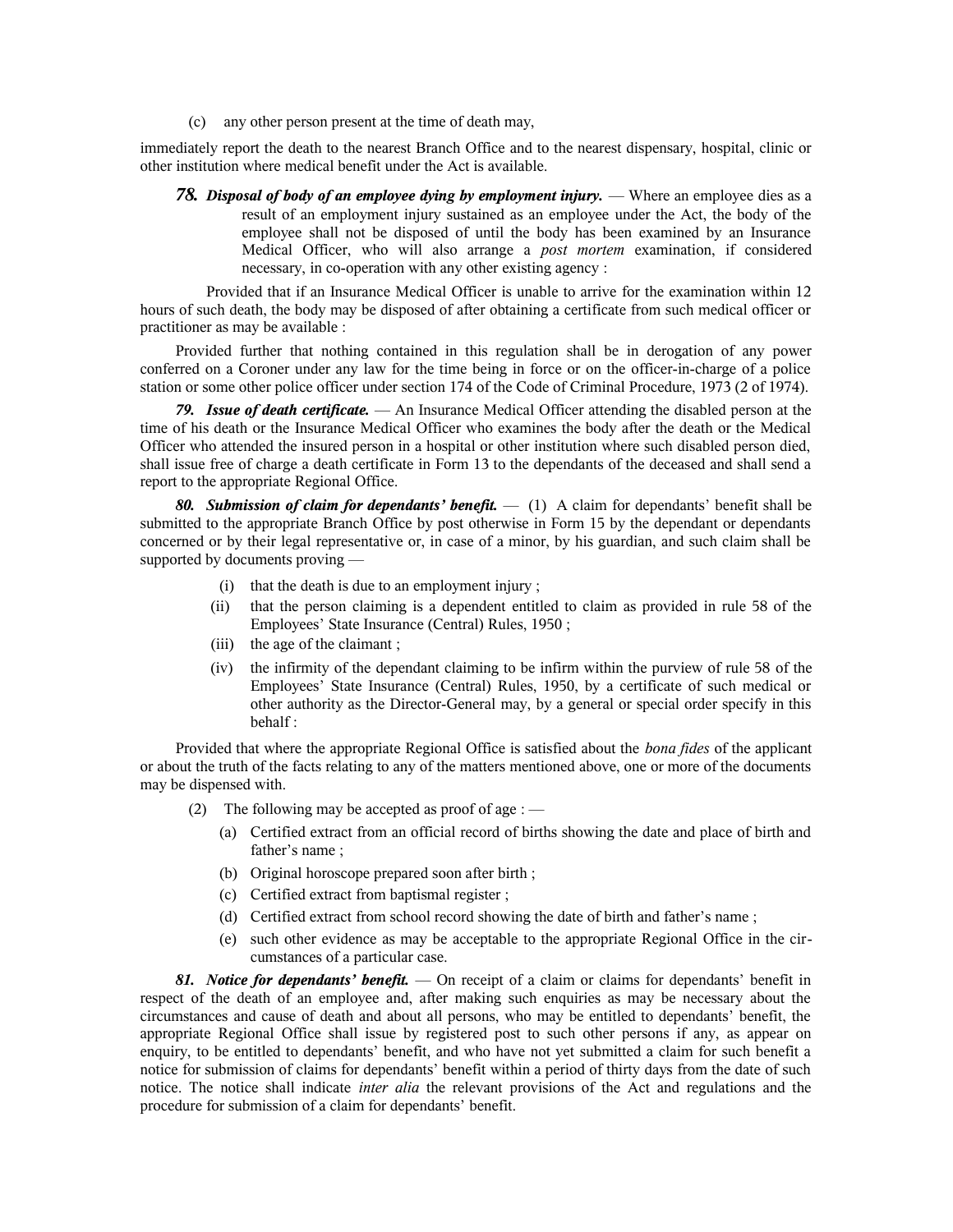*82. Intimation of decision regarding dependants' benefit.* — As soon as possible after the expiry of the period during which claims can be submitted in terms of the notice issued under regulation 81, the appropriate Regional Office shall intimate by registered post the decision of the Corporation in regard to the claim of each of the dependants in writing to the dependant concerned or to his legal representative, or, in the case of a minor, to his guardian.

*83. Date of accrual of dependants' benefit.* — The dependants' benefit shall accrue from the date of the death in respect of which the benefit is payable or, where disablement benefit was payable or where wages were payable for that date from the date following the date of death.

*83-A. Submission of claims for periodical payments of dependants' benefit.* — Each dependant whose claim for dependants' benefit is admitted under regulation 82, shall submit to the appropriate Branch Office, by post or otherwise, a claim covering, except in the case of first or a final payment, a period of one or more complete calendar months in Form 16. Such claim may be made by the legal representative of a beneficiary or in the case of a minor, by his guardian.

*84.* \* \* \*.

*85.* **\* \* \***

*86. Appointment of another guardian.* — If at any time the appropriate Regional Office is satisfied that a child who is in receipt of dependants' benefit is being neglected by his guardian, not being a guardian appointed under the Guardian and Wards Act, 1890, and the child's share of the dependants' benefit is not being properly spent on his or her maintenance, the appropriate Regional Office may direct that such share may be paid subject to such conditions as it may specify to such other person as it deems fit and as in its opinion would utilise it for the care and maintenance of child.

#### **MATERNITY BENEFIT**

*87. Notice of pregnancy.* — An insured woman, who decides to give notice of pregnancy before confinement, shall give such notice in Form 17 to the appropriate Branch Office, by post or otherwise and shall submit, together with such notice, a certificate of pregnancy in Form 17 given in accordance with these regulations on a date not earlier than seven days before the date on which such notice is given.

*88. Claim for maternity benefit commencing before confinement.* — Every insured woman claiming maternity benefit before confinement shall submit to the appropriate Branch Office by post or otherwise —

- (i) a certificate of expected confinement in Form 18 given in accordance with these regulations, not earlier than fifty days before the expected date of confinement ;
- (ii) a claim for maternity benefit in Form 19 stating therein the date on which she ceased or will cease to work for remuneration ; and
- (iii) within thirty days of the date on which her confinement takes place, a certificate of confinement in Form 18 given in accordance with these regulations.

*89. Claim for maternity benefit only after confinement or for miscarriage.* — Every insured woman claiming maternity benefit for miscarriage shall within 30 days of the date of the miscarriage, and every insured woman claiming maternity benefit after confinement, shall submit to the appropriate office by post or otherwise a claim for maternity benefit in Form 19 together with a certificate of confinement or miscarriage in Form 18 given in accordance with these regulations.

*89-A. Claim for maternity benefit after the death of an insured woman leaving behind the child.* — For the purposes of the proviso to sub-section (2) of section 50 of the Act, the person nominated by the deceased insured woman on Form 1 or on such other form as may be specified by the Director General in this behalf and if there is no such nominee, the legal representative, shall submit to the appropriate office by post or otherwise a claim for maternity benefit, as may be due, in Form 20 within 30 days of the death of the insured woman together with a death certificate in Form 21 given in accordance with those regulations.

*89-B. Claim for maternity benefit in case of sickness arising out of pregnancy, confinement, premature birth of child or miscarriage.* — (1) Every insured woman claiming maternity benefit in case of sickness arising out of pregnancy, confinement, premature birth of child or miscarriage, shall submit to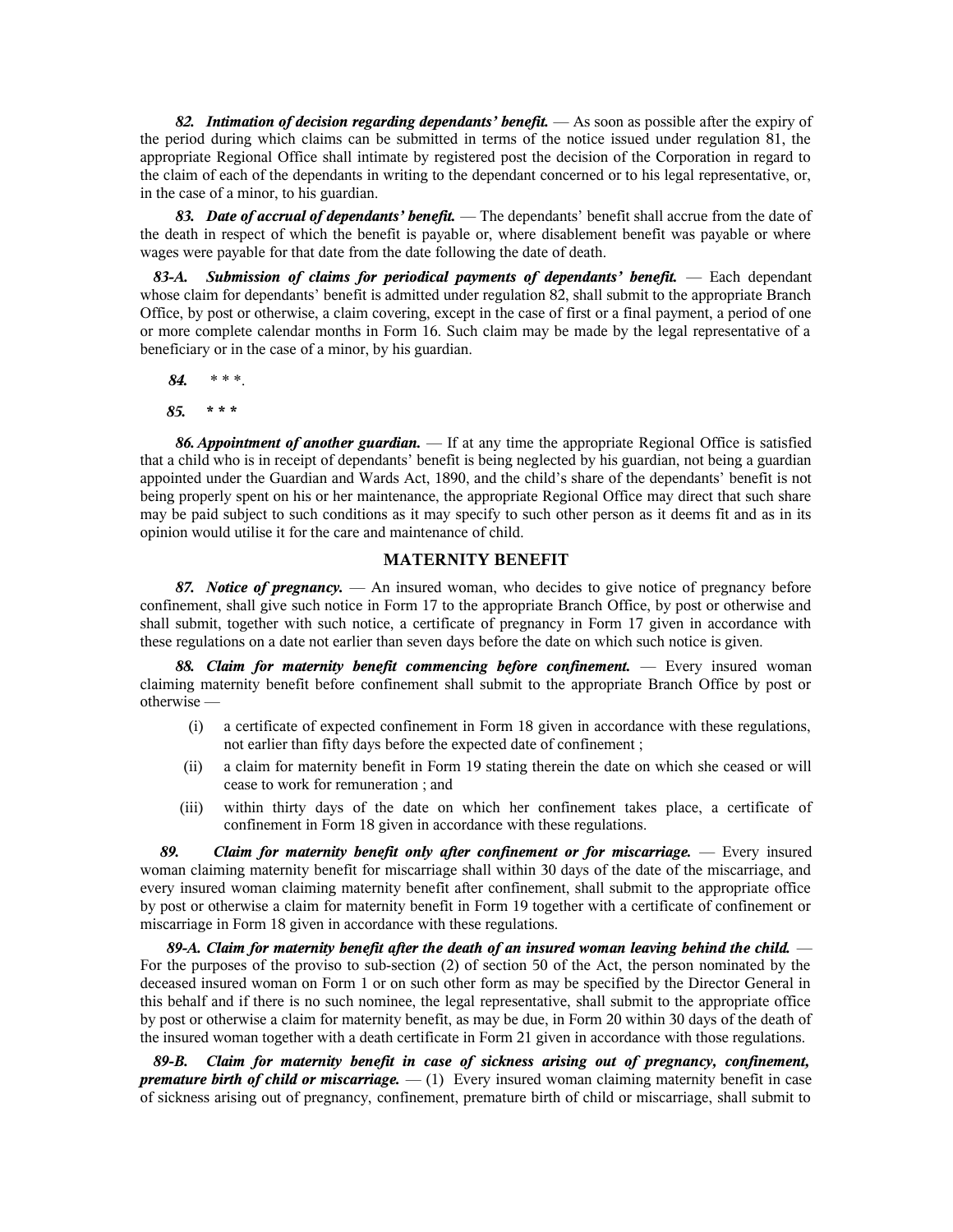the appropriate office by post or otherwise a claim for benefit in Form 9 appropriate to the circumstances of the case together with the appropriate medical certificate in Form 7 or 8 as the case may be, given in accordance with these regulations.

(2) The provision of Regulations 55 to 61 and 64 shall, so far as may be, apply in relation to a claim submitted and a certificate given in accordance with this Regulation as they apply to certification and claims under these regulations.

*90. Other evidence in lieu of a certificate.* — The Corporation may accept any other evidence in lieu of a certificate of pregnancy, expected confinement, confinement death during maternity, miscarriage or sickness arising out of pregnancy, confinement, premature birth of child or miscarriage by an Insurance Medical Officer, if in its opinion, the circumstances of any particular case so justify.

*91. Notice of work for remuneration.* — Except as provided in Regulation 89-B every insured woman who has claimed maternity benefit shall give notice in Form 19 if she does work for remuneration on any day during the period for which maternity benefit would be payable to her but for her working for remuneration.

*92. Date of payment of maternity benefit.* — Maternity benefit shall be payable from the date from which it is claimed provided that such date does not precede the expected date of confinement by more than forty-two days, and that no work is undertaken by the insured woman for remuneration.

*93. Disqualification for maternity benefit.* — An insured woman may be disqualified from receiving maternity benefit if she fails without good cause to attend for or to submit herself to medical examination when so required ; and such disqualification shall be for such number of days as may be decided by the authority authorised by the Corporation in this behalf :

Provided that a woman may refuse to be examined by other than a female doctor or midwife.

*94. Authority which may issue certificate.* — No certificate required under any of the Regulations 87 to 89-B shall be issued except by the Insurance Medical Officer to whom the insured woman has or had been allotted or by an Insurance Medical Officer attached to a dispensary, hospital, clinic or other institution to which the insured woman is or was allotted, and such Insurance Medical Officer shall examine and if in his opinion the condition of the woman so justifies or in case of death of the insured woman or the death of the child, if satisfied about such death issue to such insured woman or in case of her death to her nominee or legal representative as the case may be, free of charge any such certificate when reasonably required by such insured woman or her nominee or legal representative, as the case may be, under or for the purposes of the Act or any other enactment or these regulations :

Provided that such officer may issue a certificate, as aforesaid, under these regulations, to or in respect of an insured woman who is or was not allotted to him or to the dispensary, hospital, clinic or other institution to which such officer is attached, if such officer is attending the woman for pre-natal care, for confinement, for miscarriage or for sickness arising out of pregnancy, confinement, premature birth of child or miscarriage or in case of death, was attending the deceased insured woman or the child at the time of the death of the insured woman or the child :

Provided further that a certificate of pregnancy, of expected confinement, of confinement or miscarriage required under these regulations may be issued by a registered mid-wife which shall be accepted by the Corporation on countersignature by the Insurance Medical Officer.

*95. Obligations of Insurance Medical Officer.* — Nothing in these regulations shall relieve an Insurance Medical Officer to whom an insured woman has been allotted, or an Insurance Medical Officer attached to the dispensary, hospital, clinic or other institution to which an insured woman is allotted of the obligation to examine and if in his opinion, the condition of the woman so justifies, issue free of charge a certificate of pregnancy, of expected confinement, of confinement or miscarriage or of a sickness arising out of pregnancy, confinement, premature birth of a child or miscarriage during any period in which such insured woman is obtaining treatment or attendance from any other person or from any other hospital or institution.

#### **MEDICAL BENEFIT TO FAMILIES**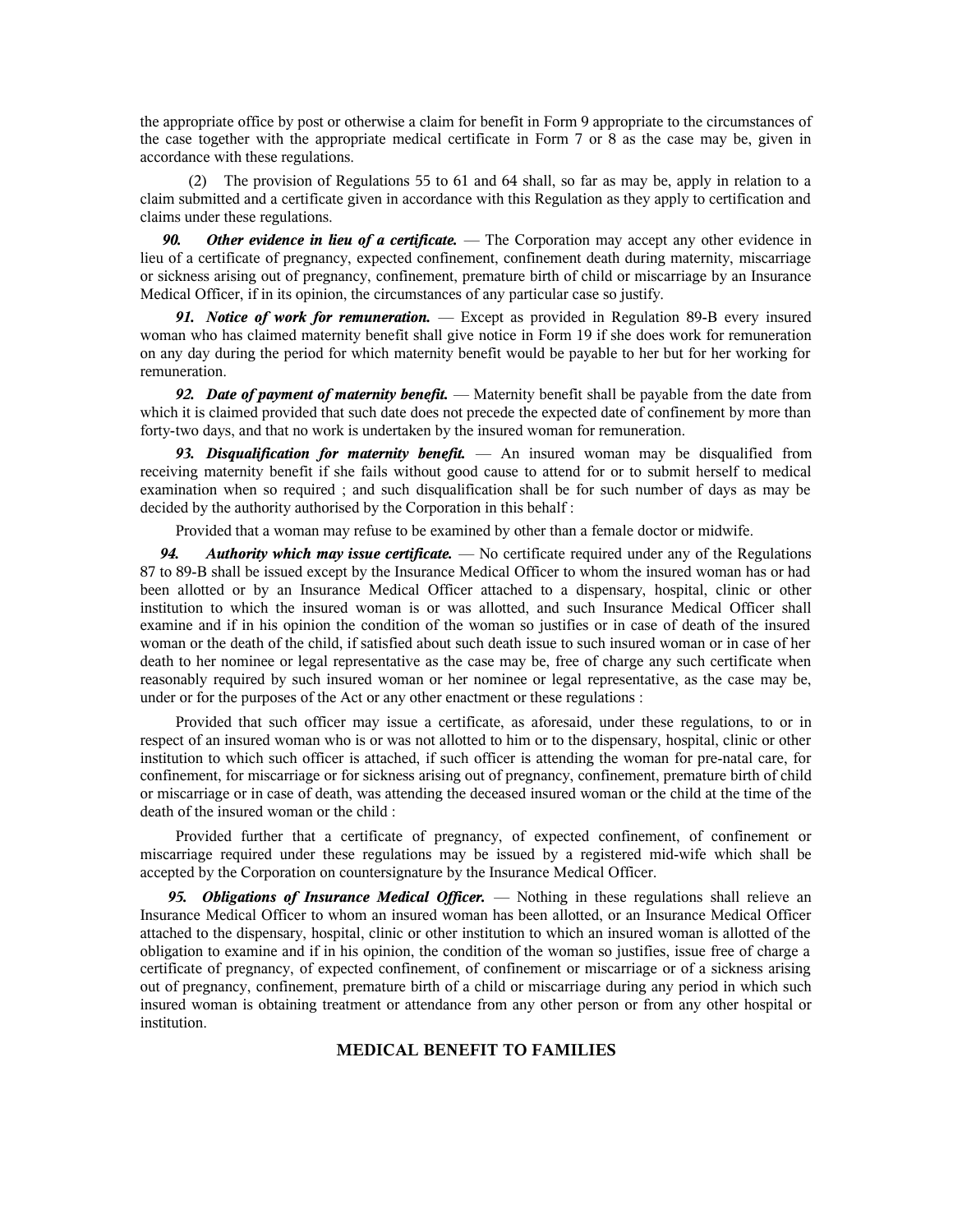*95-A. Medical benefit to families of insured persons.* — (1) Medical benefit may be extended to the families of insured persons from such date as the Corporation may in consultation with State Government, notify.

(2) The family of an insured person shall become entitled to medical benefit from the day the insured person himself becomes entitled to medical benefit and shall continue to be so entitled so long as the insured person is entitled to receive medical benefit for himself, or in the case of death of the insured person till such date upto which the insured person would have remained entitled to medical care, had he survived.

(3) The nature and scale of medical benefit to which the family of an insured person shall be entitled shall be such as may be specified by the State Government in consultation with the Corporation from time to time.

(4) The appropriate office shall arrange to add in Form 4, Form 4-A, the particulars of the family entitled to medical benefits.

 $(5)$  \* \* \*.

#### **FUNERAL EXPENSES**

 *95-B.Report of death of insured person.* — In case of death of an insured person, —

- (a) if the death occurs at the place of employment, the employer shall, and
- (b) if the death occurs at any other place, the person entitled and intending to claim funeral expenses shall, or
- (c) any other person present at the time of death (*sic.*) may, immediately, report the death to the Branch Office of the deceased insured person.

*95-C. Issue of death certificate.* — An Insurance Medical Officer attending the insured person at the time of death or the Insurance Medical Officer who examines the body after the death or the Medical Officer who attended the insured person in a hospital or other institution where such insured person died, shall issue free of charge a death certificate in Form 13 to the person entitled and intending to claim funeral expenses.

*95-D. Other evidence in lieu of a certificate.* — The Corporation may accept any other evidence in lieu of a death certificate by Insurance Medical Officer if in its opinion, the circumstances of any particular case so justify.

*95-E. Submission of claim for Funeral Expenses***.** — (1) A claim to funeral expenses shall be submitted to the appropriate Branch Office by post or otherwise in Form 22 by the claimant entitled under the Act and in case of a minor, by his guardian, and such claim shall be supported by documents proving : —

- (i) the death of the deceased person.
- (ii) that the person claiming is the eldest surviving member of the family of the deceased insured person and incurred the expenditure necessary for the funeral of the deceased, or
- (iii) in case the claimant is other than the eldest surviving member of the family :  $-$ 
	- (a) that the deceased insured person did not have a family or that the deceased insured person was not living with his family at the time of his death ; and
	- (b) that the claimant actually incurred the expenditure claimed on the funeral of the deceased insured person:

Provided that where the appropriate office is satisfied about the *bona fides* of the applicant or about the truth of the facts relating to any of the matters mentioned above, one or more of the documents may be dispensed with.

(2) The following may be accepted as proof for purposes of clauses (ii) and (iii) of sub-regulation (1) of this Regulation :  $-$ 

A declaration of the claimant duly countersigned by —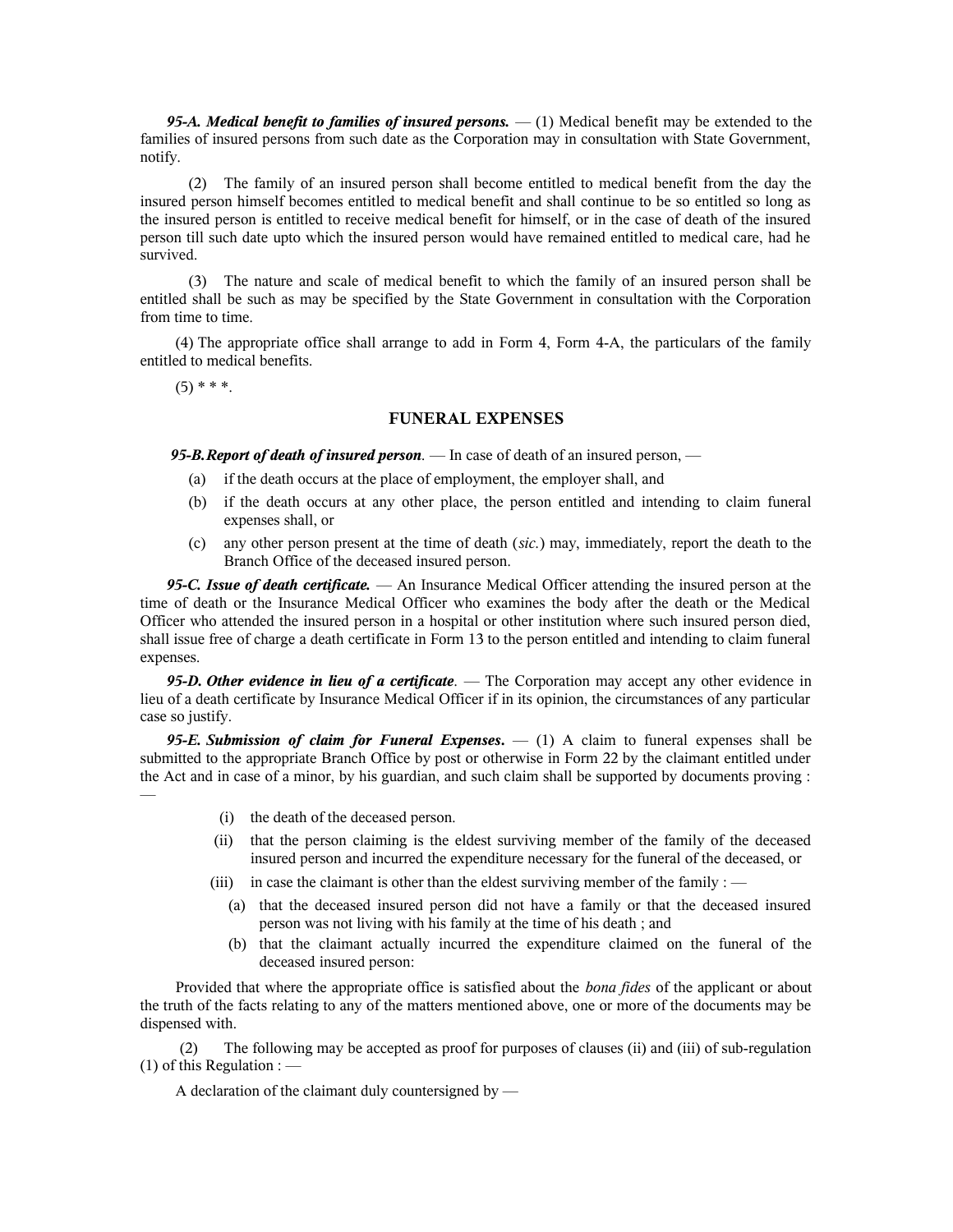- (i) An Officer of the Revenue, Judicial or Magisterial Departments of Government ; or
- (ii) A Municipal Commissioner ; or
- (iii) A Workmen's Compensation Commissioner ; or
- (iv) The Head of Gram Panchayat under the official seal of the Panchayat ; or
- (v) The employer of the deceased insured person ; or
- (vi) 9 member of the Regional Board ; or
	- (vii) A member of Local Committee ; or
	- (viii) An official of the Trade Union ; or
	- (ix) An Insurance Medical Officer or Insurance Medical Practitioner.

(b) Any other evidence or declaration acceptable to the appropriate office in the circumstances of a particular case.]

#### **CHAPTER IV**

### **MISCELLANEOUS**

*96. Authority for determining benefits.* — The authority for determining for purposes of sub-section (2) of section 70 of the Act, the value of benefits other than cash payment shall be the Medical Commissioner of the Corporation.

**1 [***96-A. Reimbursement of expenses incurred in respect of medical treatment.* — Claims for reimbursement of expenses incurred in respect of medical treatment of insured person and (where such medical benefit is extended to his family) his family may be accepted in circumstances and subject to such conditions as the Corporation may by general or special order specify.]

*97. Discontinuation or reduction of benefits.* — An employer may discontinue or reduce benefits payable to his employees under con-ditions of their service which are similar to the benefits conferred by the Act to the extent specified below, namely  $:$   $-$ 

- (a) from the date of the commencement of the first benefit period following the appointed day for his factory or establishment —
	- (i) sick leave on half pay to the full extent ;
	- (ii) such proportion of any combined general purposes and sick leave on half pay as may be assigned as sick leave but in any case not exceeding 50 per cent. of such combined leave ;
- (b) any maternity benefits granted to woman employees to the extent to which such woman employees may become entitled to the maternity benefit under the Act :

Provided that where an employee avails himself of any leave from the employer for sickness, maternity or temporary disablement, the employer shall be entitled to deduct from the leave salary of the employee the amount of benefit to which he may be entitled under the Act for the corresponding period.

*98. Discharge, etc., of employee under certain conditions.* — If the conditions of service of any employee so allow, an employer may discharge or reduce on due notice an employee —

- (i) who has been in receipt of disablement benefit for tempo-rary disablement, after he has been in receipt of such benefit for a continuous period of six months or more ;
- (ii) who has been under medical treatment for sickness  $\frac{1}{s^*}$  or has been absent from work as a result of illness duly certified in accordance with these regulations to arise out of the pregnancy or confinement rendering the employee unfit for work, after the employee has been under such treatment or has been absent from work for a continuous period of six months or more ;
- 2 [(iii) who has been under medical treatment for any of the following diseases duly certified in accordance with these regulations, after the employee has been under such treatment for a continuous period of 18 months or more, notwithstanding provisions of clauses (i) and (ii) : —

#### **3 [I. INFECTITIOUS DISEASES**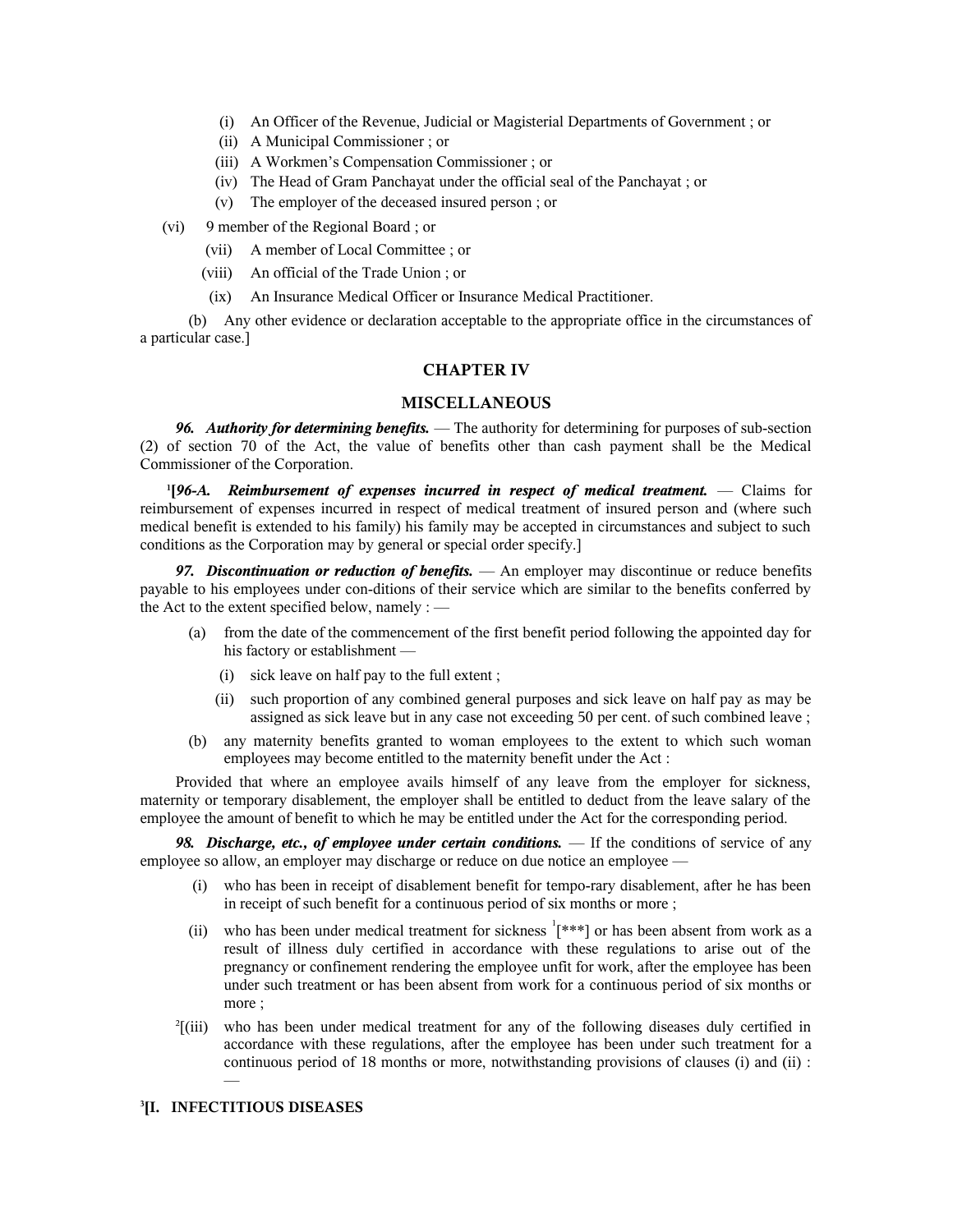- 1. Tuberculosis
- 2. Leprosy
- 3. Chronic Empyema
- 4. Bronchiatesis
- 5. Intersitial Lung Disease
- 6. A.I.D.S.

# **II. NEOPLASMS**

7. Malignant Diseases

# **III. ENDOCRINE NUTRITIONAL AND METABOLIC DISORDERS**

8. Diabetes Mellitus with proliferative retinopathy/diabetic foot/nephropathy.

# **IV. DISORDERS OF NERVOUS SYSTEM**

- 9. Monoplegia
- 10. Hemiplegia
- 11. Paraplegia
- 12. Hemiparesis
- 13. Intracranial Space Occupying Lesion
- 14. Parkinson's disease
- 15. Spinal Cord Compression
- 16. Myaesthenia Gravis/Neuromuscular Dystrophies

# **V. DISEASES OF EYE**

- 17. Immature Cataract with vision 6/60 or less
- 18. Detachment of Retina
- 19. Glaucoma

# **VI. DISEASES OF CARDIOVASCULAR SYSTEM**

- 20. Coronary Artery Disease
	- (a) Unstable Angina
	- (b) Myocardial infarction with ejection less than 45%
- 21. Congestive Heart Failure

Left

# Right

- 22. Cardiac Valvular Diseases with Failure/complications
- 23. Cardiomyopathies
- 24. Heart Disease with Surgical intervention along with complications.

# **VII. CHEST DISEASES**

25. Chronic Obstructive Lung Disease (COPD) with congestive heart failure (Cor Pulmonale)

# **VIII. DISEASES OF THE DIGESTIVE SYSTEM**

26. Cirrhosis of liver with ascities/chronic active hepatitis

## **IX. ORTHOPAEDIC DISEASES**

- 27. Dislocation of vertebra/prolapse of intervertabral disc.
- 28. Non union or delayed union of fracture
- 29. Post Traumatic Surgical amputation of lower extremity
- 30. Compound fracture with chronic Osteomyelitis.

# **X. PSYCHOSES**

- 31. Sub groups under this are listed for clarification
	- (a) Schizophrenia
	- (b) Endogeneous depression
	- (c) Manic Depressive psychosis (MDF)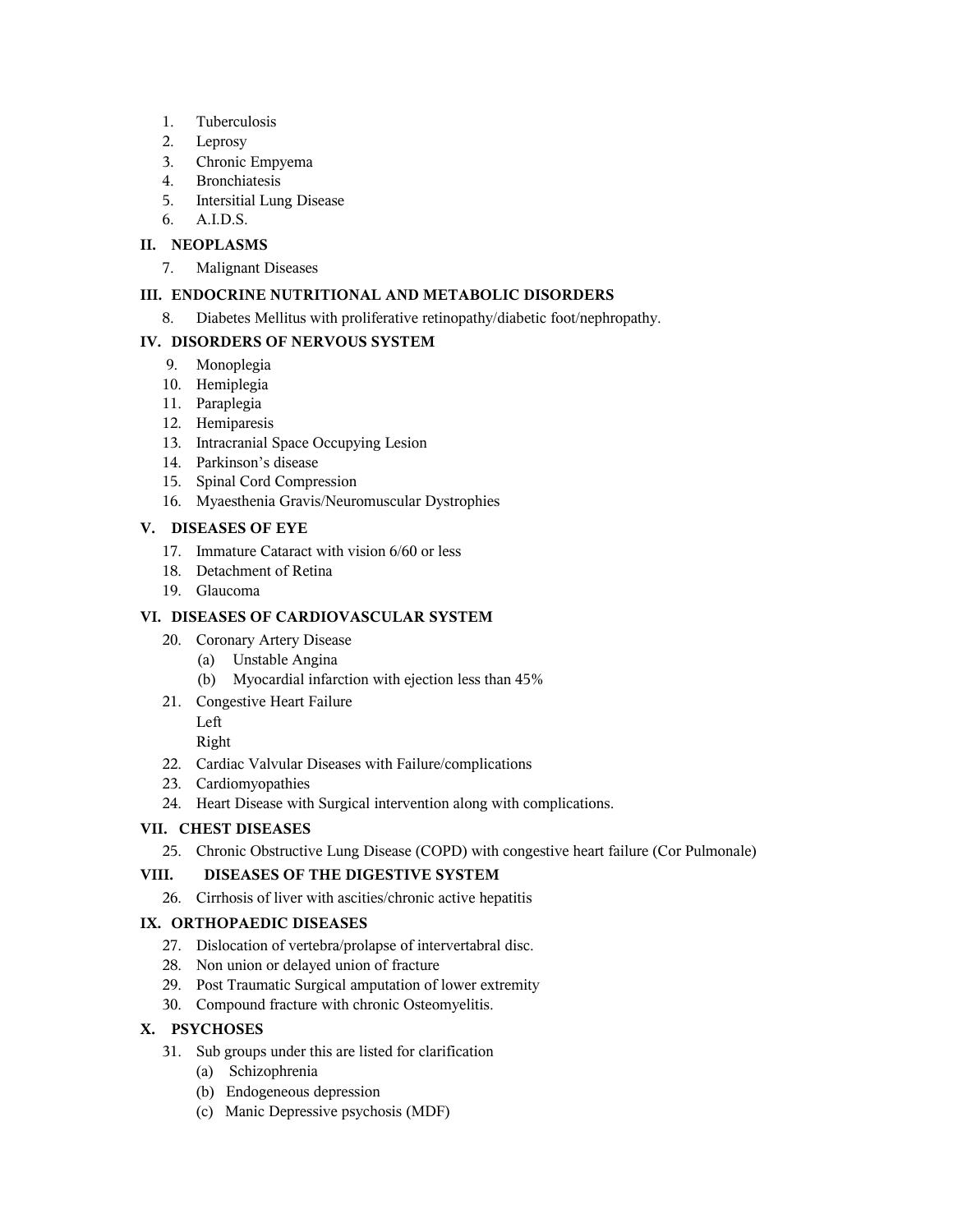(d) Dementia

### **XI. OTHERS**

- 32. More than 20% burns with infection/complication
- 33. Chronic Renal Failure
- 34. Reynaud's diseases/Burger's disease.

*99. Suspension of sickness or temporary disablement benefit.* — Sickness benefit or disablement benefit for temporary disablement may be suspended, if a person who is in receipt of such benefits fails to comply with any of the requirements of section 64 of the Act, and such suspension shall be for such number of days as may be decided by the authority authorised by the Director-General in this behalf.

*99-A. Sickness or temporary disablement benefit during strike.* — No person shall be entitled to sickness benefit or disablement benefit for temporary disablement on any day on which he remains on strike except in the following circumstances : —

- (i) if a person is receiving medical treatment and attendance as an indoor patient in any Employees' State Insurance Hospital or a hospital recognised by the Employees' State Insurance Corporation for such treatment ; or
- (ii) if a person is entitled to receive extended sickness benefit for any of the diseases for which such benefit is admissible ; or
- (iii) if a person is in receipt of sickness benefit or disablement benefit for temporary disablement immediately preceding the date of commencement of notice of the strike given by the Employees' Union(s) to the management of the factory/establishment ;
- (iv) if an insured person/insured woman has undergone operation on account of vasectomy/tubectomy, he/she shall be entitled to enhanced sickness benefit on any day on which he/she remains on leave during the period of strike or remains on leave, or on holiday for which he/she received wages.

*100. Relaxation.* — The Director-General may by special or general order relax any regulation under such circumstances and subject to such conditions, as he may deem fit.

*101. \* \* \**

*102. Certain officers to have powers of inspection.* — The Director-General, the Insurance Commissioner, the Additional Commissioner, a Regional Director, a Joint Director, Deputy Director, Assistant Director and a Branch Manager shall have all the powers of an Social Security Officer specified in sub-section (2) of section 45 of the Act. In addition to the officers mentioned above, the Director-General may, by a written order confer upon any employee of the Corporation or any Government officer the powers of an Social Security Officer for such period or periods as he may think fit.

*102-A. Inspection Book.* — (i) Every principal employer shall maintain a bound inspection book and shall be responsible for its production, on demand by a Social Security Officer or any other officer of the Corporation duly authorised to exercise the powers of a Social Security Officer irrespective of the fact whether the principal employer is present in the factory or establishment or not during the inspection.

 (ii) A note of all irregularities and illegalities discovered at the time of inspection indicating therein the action, if any, proposed to be taken against the principal employer together with the orders for their remedy or removal passed by a Social Security Officer or any other officer of the Corporation duly authorised to exercise the powers of a Social Security Officer, shall be sent to the principal employer who shall enter the note and orders in the inspection book.

(iii) Every principal employer shall preserve the inspection book maintained under this regulation, after it is filled for a period of 5 years from the date of the last entry therein.

*103. Medical Benefit during disablement.* — A person who is in receipt of disablement benefit shall be entitled to medical benefit while he is in receipt of such benefit :

Provided that after the disablement has been declared as permanent disablement, the person shall not be entitled to medical benefit, if he is not otherwise entitled to such benefit, except in respect of any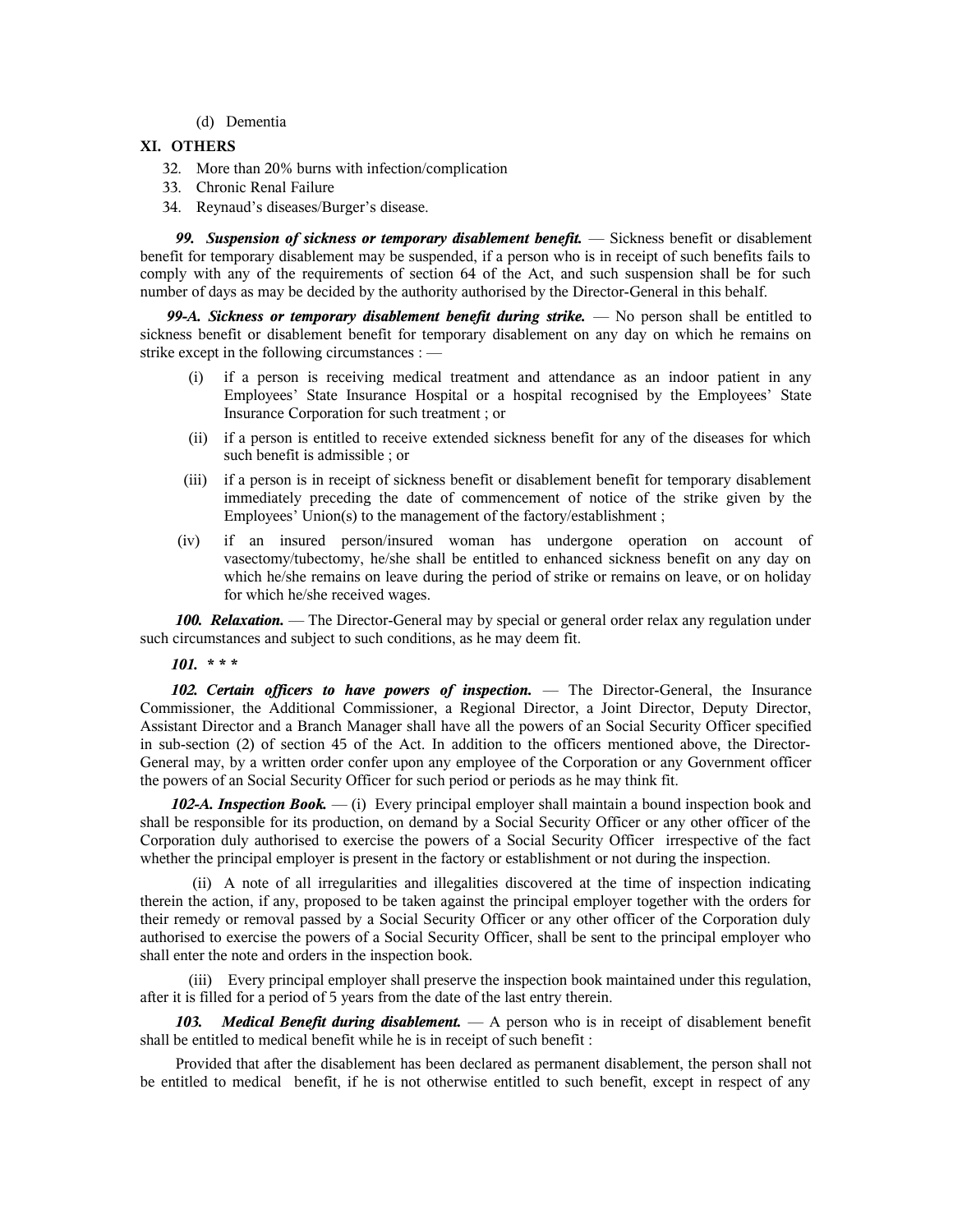medical treatment which may be rendered necessary on account of the employment injury from which the disablement resulted.

*103-A. Medical benefit after contribution ceases to be payable.* $- (1)$  **A person on becoming an** insured person for the first time shall be entitled to medical benefit for a period of 3 months provided that where such a person continues for 3 months or more to be an employee of a factory or establishment to which the Act applies, he shall be entitled to medical benefit till the beginning of the corresponding benefit period.

(2) The person in respect of whom contributions have been paid in a contribution period for not less than seventy-eight days in the said contribution period shall be entitled to medical benefit till the end of the corresponding benefit period :

Provided that in case of a person who becomes an employee within the meaning of the Act, for the first time, and for whom a shorter contribution period of less than 156 days is available, he shall be entitled to medical benefit till the end of the corresponding benefit period if the contributions in respect of him were payable for not less than half the number of days available for working in such contribution period :

Provided further that where a person suffering from any of the following diseases, before the commencement of the spell of sickness in which any such disease was diagnosed being in continuous service for a period of two years or more or where he did not have two years' continuous service but by virtue of relaxation granted by the authority competent in this behalf, the insured person qualifies to claim extended sickness benefit, he shall be entitled to medical benefit till the end of the relevant extended benefit period :

## **I. INFECTITIOUS DISEASES**

- 1. Tuberculosis
- 2. Leprosy
- 3. Chronic Empyema
- 4. Bronchiatesis
- 5. Intersitial Lung Disease
- 6. A.I.D.S.
- **II. NEOPLASMS**
	- 7. Malignant Diseases

## **III. ENDOCRINE NUTRITIONAL AND METABOLIC DISORDERS**

8. Diabetes Mellitus with proliferative retinopathy/diabetic foot/nephropathy.

## **IV. DISORDERS OF NERVOUS SYSTEM**

- 9. Monoplegia
- 10. Hemiplegia
- 11. Paraplegia
- 12. Hemiparesis
- 13. Intracranial Space Occupying Lesion
- 14. Parkinson's disease
- 15. Spinal Cord Compression
- 16. Myaesthenia Gravis/Neuromuscular Dystrophies

### **V. DISEASES OF EYE**

- 17. Immature Cataract with vision 6/60 or less
- 18. Detachment of Retina
- 19. Glaucoma

#### **VI. DISEASES OF CARDIOVASCULAR SYSTEM**

- 20. Coronary Artery Disease
	- (a) Unstable Angina
	- (b) Myocardial infarction with ejection less than 45%
- 21. Congestive Heart Failure
	- Left Right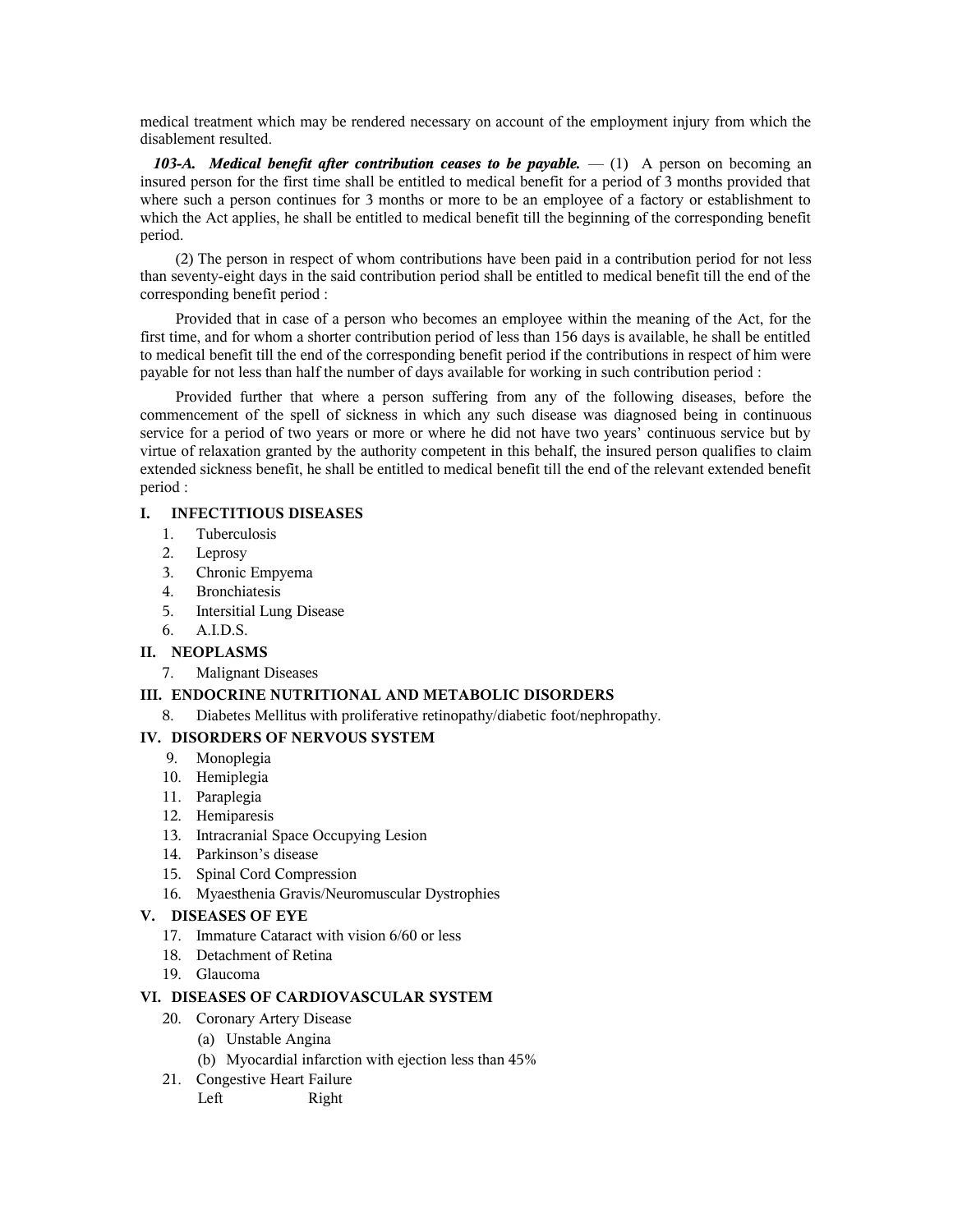- 22. Cardiac Valvular Diseases with Failure/complications
- 23. Cardiomyopathies
- 24. Heart Disease with Surgical intervention along with compli- cations.

# **VII. CHEST DISEASES**

25. Chronic Obstructive Lung Disease (COPD) with congestive heart failure (Cor Pulmonale)

# **VIII. DISEASES OF THE DIGESTIVE SYSTEM**

26. Cirrhosis of liver with ascities/chronic active hepatitis

# **IX. ORTHOPAEDIC DISEASES**

- 27. Dislocation of vertebra/prolapse of intervertabral disc.
- 28. Non union or delayed union of fracture
- 29. Post Traumatic Surgical amputation of lower extremity
- 30. Compound fracture with chronic Osteomyelitis.

# **X. PSYCHOSIS**

- 31. Sub groups under this are listed for clarification
	- (a) Schizophrenia
	- (b) Endogeneous depression
	- (c) Manic Depressive psychosis (MDF)
	- (d) Dementia

# **XI. OTHERS**

- 32. More than 20% burns with infection/complication
- 33. Chronic Renal Failure
- 34. Reynaud's diseases/Burger's disease.

(3) An insured person, whose title to medical benefit has ceased under this Regulation shall again be entitled to medical benefit from the date of his re-employment as an employee under the Act by a factory or establishment to which the Act applies, if he produces a certificate from the employer in the form which may be specified by the Director-General for the purpose. Such an insured person shall, unless he is covered by sub-regulation (2), be entitled to medical benefit till the commencement of the benefit period corresponding to the contribution period in which he is re-employed.

(4) An employer shall, on demand, issue the certificate referred to in sub-regulation (3) to an employee who has been employed by him after cessation of his previous insurable employment.

*103-B. Medical Benefit to insured person who ceases to be in insurable employment on account of permanent disablement.* — (1) An insured person who ceases to be in insurable employment on account of permanent disablement caused due to employment injury shall continue to receive medical benefit for himself and his/her spouse till the date on which he would have vacated the employment on attaining the age of superannuation had he not sustained such permanent disablement, if he produces a certificate from the employer/a declaration in the form which may be specified by the Director-General for the purpose.

(2) *Medical benefit to retired insured persons.* — An insured person who has attained the age of superannuation <sup>4</sup>[or retires under a Voluntary Retirement Scheme or takes premature retirement] shall be eligible to receive medical benefit for himself and his/her spouse, if he produces a certificate from the employer in the form which may be specified by the Director-General for the purpose.

(3) An employer shall, on demand, issue the certificate as referred to in sub-regulations (1) and (2) to an employee who had been employed by him.

*104. Production of document for medical benefit.* — A person intending to claim medical benefit, and who is otherwise entitled to such benefit, shall produce his Identity Card or such other document as may have been issued in lieu thereof at the time of claiming such benefit if demanded by the Insurance Medical Officer and if he fails to do so, medical benefit may be refused to him.

105. Further certificates. — Where any question arises as to the correctness of any certificate by virtue of which an insured person claims, or is entitled to, any benefit under the Act, he shall, on being so required in writing or otherwise by the appropriate office submit himself, with a view to obtaining a further certificate, to medical examination by such medical authority as the Corporation may appoint in this behalf.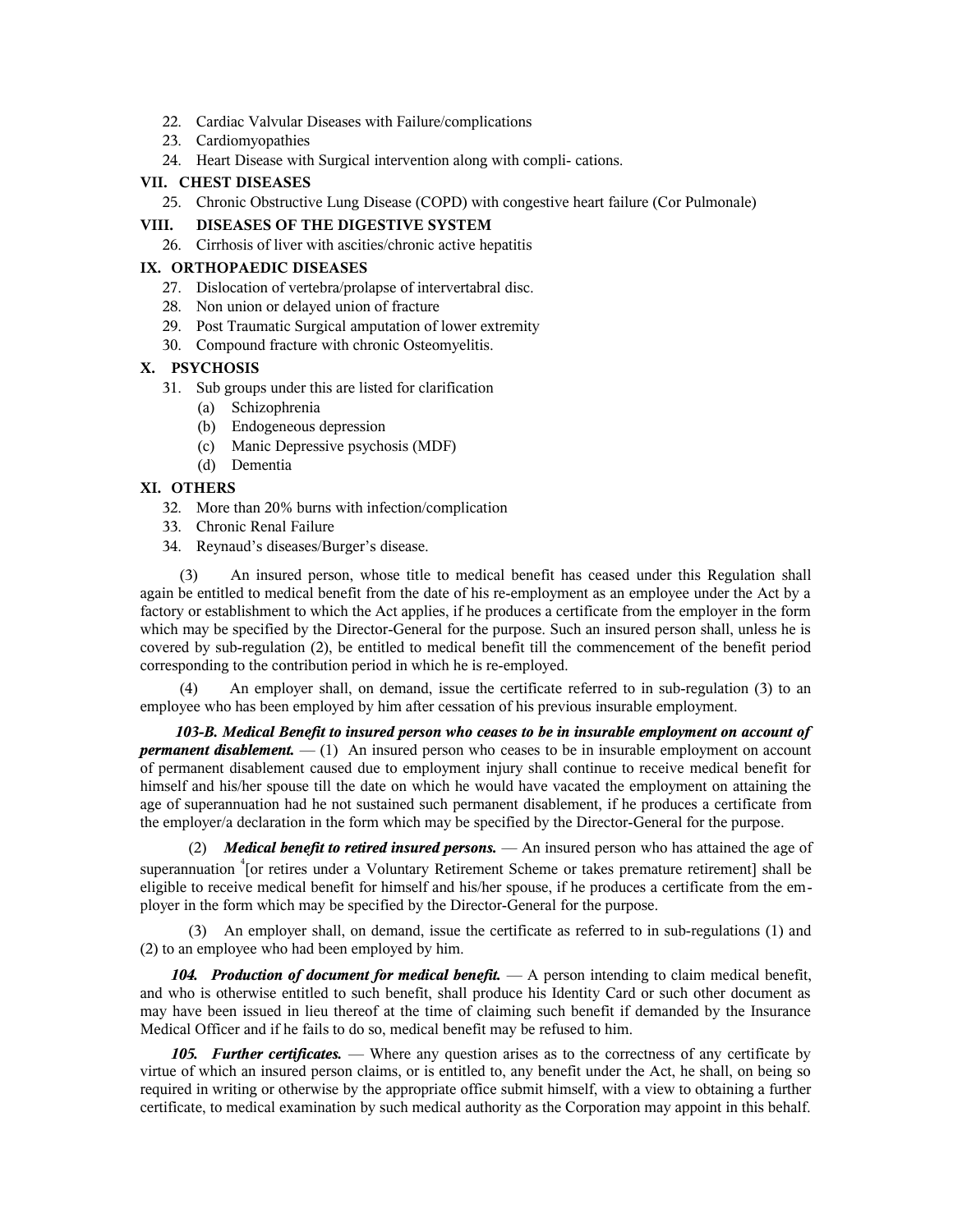If the further certificate specifies the date on which the insured person is or will be fit to resume work, any certificate which is or has been issued by the Insurance Medical Officer for the same spell of incapacity shall, to the extent to which it relates to any period after and including the said date on the further certificate, be deemed not to have been issued in accordance with these regulations and such further certificate shall, notwithstanding anything contained in this regulations, be deemed to be a final certificate issued under regulations 58 and 60.

Notwithstanding anything contained in these Regulations, such further certificate in so far as it relates to sickness or temporary disablement, may be issued at such interval and in respect of such periods as may be specified by such medical authority.

*106. Change of circumstances to be notified.* — Every person to whom any benefit is payable under the Act shall, as soon as may be practicable, notify the appropriate office of any change of circumstances which he may be expected to know and which might affect the continuance of his right to receipt of such benefit.

*107. Certificate in respect of a person claiming permanent disablement benefit.* — Every person whose claim for any permanent disablement benefit has been admitted shall submit at six monthly intervals, with the claim for December and June every year, a certificate in Form 23 attested by such authority or persons and in such manner as may be specified by the Director-General.

*107-A. Declaration by and certificate in respect of a person claiming dependants' benefit.* — Every person whose claim for any dependants' benefit has been admitted shall submit at six monthly intervals, with the claim for December and June every year, a declaration and a certificate in Form 24 attested by such authority or persons and in such manner as may be specified by the Director-General.

*107-B. Personal attendance of a person claiming permanent disablement benefit or dependants'* **benefit.** — In the case of claimant for permanent disablement benefit or dependants' benefit, the appropriate Branch Manager may require personal attendance and due identification of any claimant, other than a person incapacitated by bodily illness or infirmity or purdanashin lady at the appropriate Branch Office, or at any other office of the Corporation provided that such appearance shall not be required more frequently than once in every six months.

*108.* \* \* \*

*109. Submission of additional information by employer or insured person.* — The employer or insured person as the case may be shall on demand from the appropriate office, submit information in such form as may be specified by the Director-General.

**110. Procedure on implementation of Information Technology (IT) Roll Out -** Notwithstanding anything contained in these Regulations, wherever, "on-line system" of functioning has been introduced, the registration of factory/establishment and employees, filing of contributions, generation of challans, payment of contributions, submission and processing of claims for benefits and all the related procedures under the Act and the Rules and Regulations made thereunder, shall be submitted/made on-line, with necessary digital signatures, wherever required, under these regulations, as may be specified by the Director General from time to time.

#### **[SCHEDULE I**

### **SCHEDULE II]**

#### **SCHEDULE III**

#### **COMMUTATION VALUES FOR PERMANENT DISABLEMENT BENEFIT**

(Regulation 76-B)

*Age last birthday of insured person The factors with which daily on the date on which the application rate of benefit is to be for commutation is received in the multiplied appropriate case*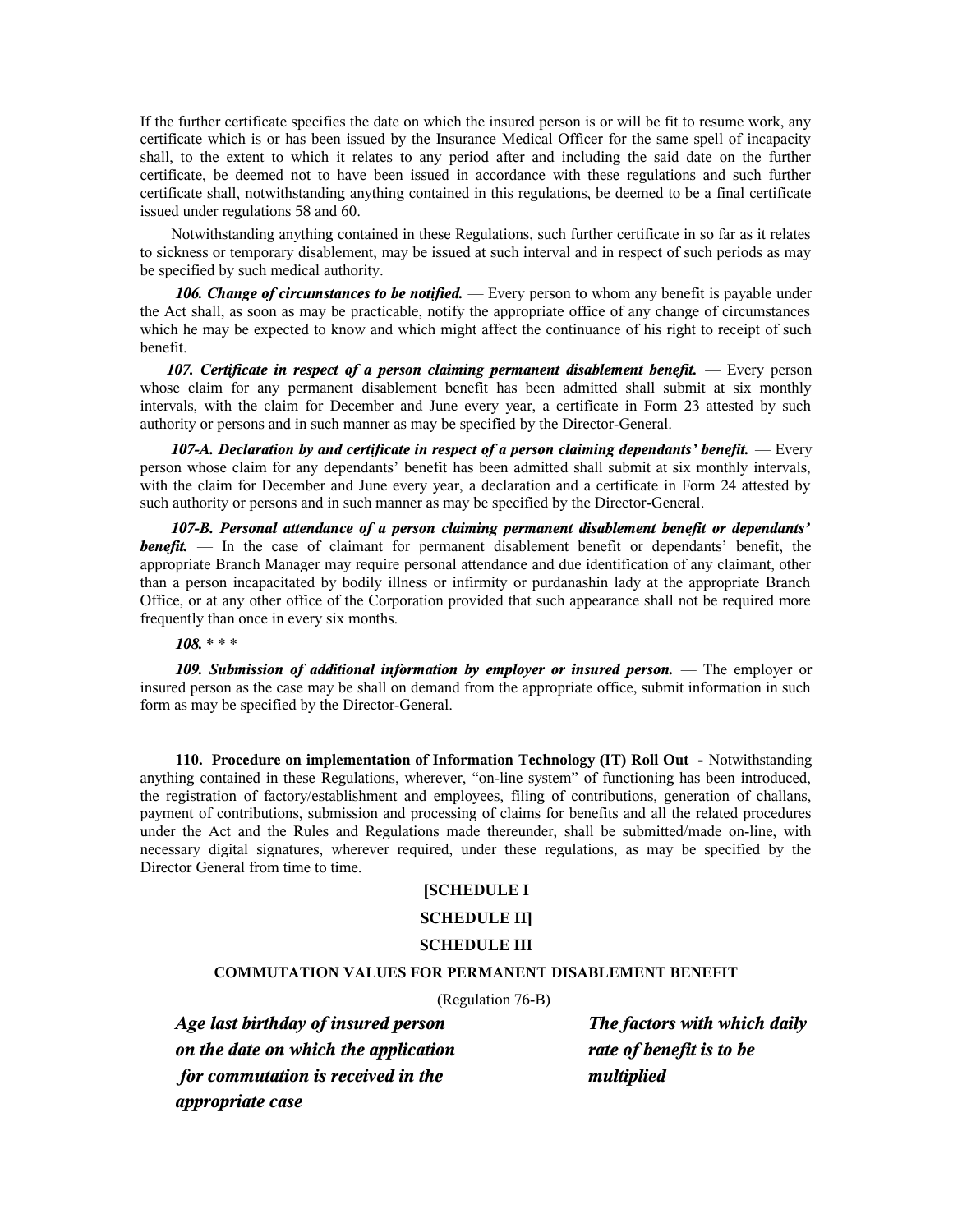| 17 years and above | 5690 |
|--------------------|------|
| 18 years           | 5670 |
| 19 years           | 5660 |
| 20 years           | 5640 |
| 21 years           | 5620 |
| 22 years           | 5600 |
| 23 years           | 5580 |
| 24 years           | 5560 |
| 25 years           | 5540 |
| 26 years           | 5510 |
| 27 years           | 5480 |
| 28 years           | 5460 |
| 29 years           | 5420 |
| 30 years           | 5390 |
| 31 years           | 5360 |
| 32 years           | 5320 |
| 33 years           | 5280 |
| 34 years           | 5240 |
| 35 years           | 5200 |
| 36 years           | 5160 |
| 37 years           | 5110 |
| 38 years           | 5070 |
| 39 years           | 5020 |
| 40 years           | 4970 |
| 41 years           | 4910 |
| 42 years           | 4860 |
| 43 years           | 4800 |
| 44 years           | 4740 |
| 45 years           | 4670 |
| 46 years           | 4610 |
| 47 years           | 4540 |
| 48 years           | 4470 |
| 49 years           | 4400 |
| 50 years           | 4330 |
| 51 years           | 4250 |
| 52 years           | 4180 |
| 53 years           | 4100 |
| 54 years           | 4020 |
| 55 years           | 3930 |
| 56 years           | 3850 |
| 57 years           | 3760 |
| 58 years           | 3670 |
| 59 years           | 3590 |
| 60 years           | 3500 |
| 61 years           | 3400 |
| 62 years           | 3310 |
| 63 years           | 3220 |
| 64 years           | 3130 |
|                    |      |